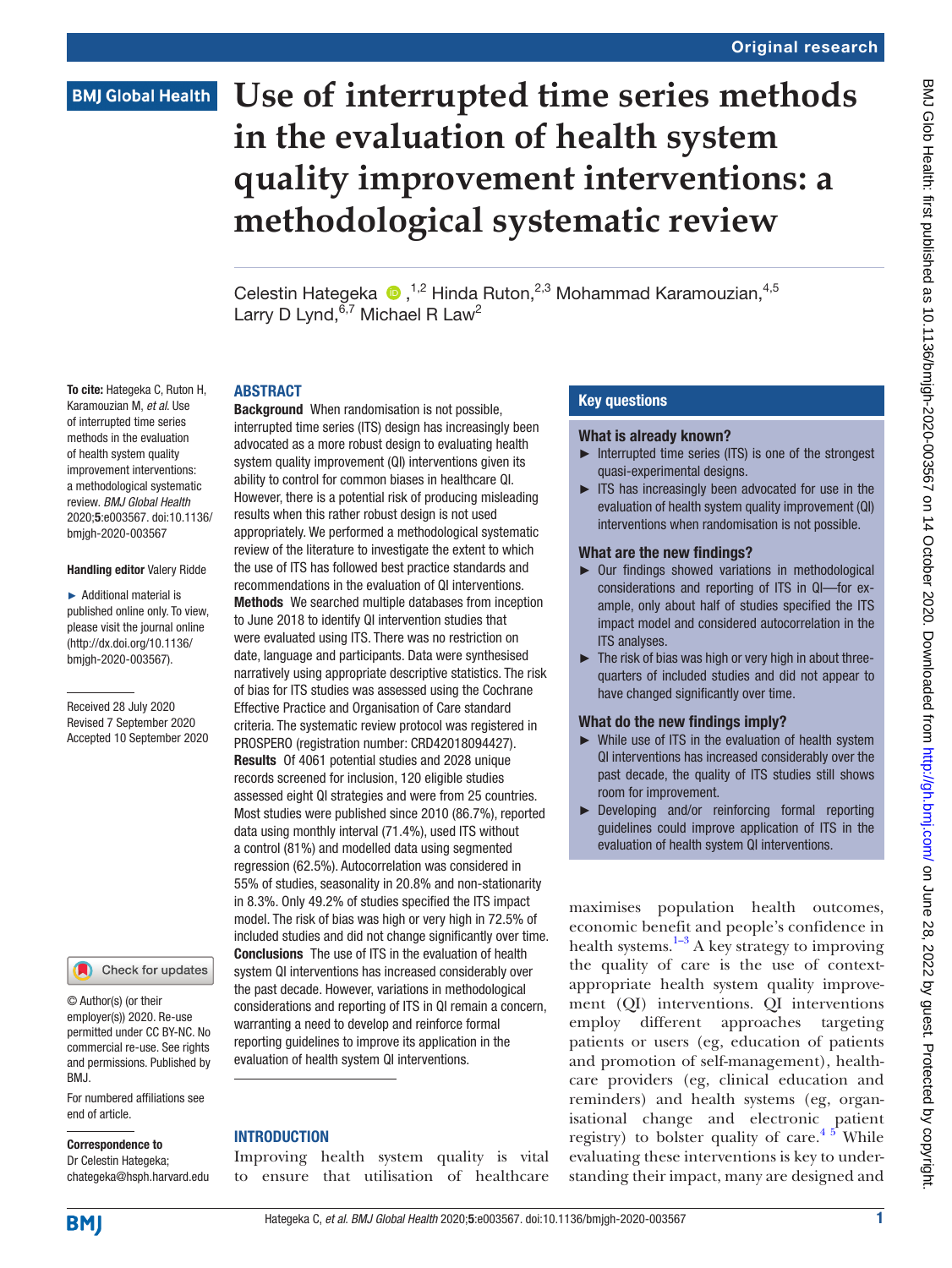

<span id="page-1-0"></span>Figure 1 Diagrammatic representation of single interrupted time series.

implemented without predetermined evaluation plans. $6-9$ In such cases, rigorous quasi-experimental designs can be employed.[10–13](#page-9-0)

Concerns persist, however, about the potential biases in some weaker observational study designs.<sup>10 11</sup> As a result, interrupted time series (ITS) analysis has increasingly been advocated as one of the more robust observational designs as it can control for the secular trends present in many health system outcomes.<sup>7814</sup> Additionally, ITS can easily be interpreted by lay audiences, especially when graphical displays of the results are employed. Similarly, the Cochrane Effective Practice and Organisation of Care (EPOC) recommends ITS along with experiments and controlled before and after designs for inclusion in EPOC reviews.<sup>15</sup> There remains a risk, however, of producing misleading or incorrect results when this rather robust design is not used appropriately.<sup>[16–18](#page-9-3)</sup>

While use of ITS in health research has increased substantially over the last few decades ([online supple](https://dx.doi.org/10.1136/bmjgh-2020-003567)[mental appendix figure 1](https://dx.doi.org/10.1136/bmjgh-2020-003567)), previous systematic reviews have shown heterogeneity in the reporting and methodological concerns in the application of ITS.[17 19–21](#page-9-4) However, none of these reviews have focused on use of ITS in the evaluation of health system QI interventions.[17 19 20](#page-9-4) Another review examined characteristics and reporting of ITS in healthcare more broadly.<sup>[21](#page-9-5)</sup> However, this review was restricted to just 1 year (ie, 2015) and one database and excluded controlled ITS studies.<sup>[21](#page-9-5)</sup> Similarly, they did not assess the risk of bias of included studies. Therefore, the extent to which the use of ITS



<span id="page-1-1"></span>Figure 2 Diagrammatic representation of controlled interrupted time series.

has followed best practice standards and recommendations in the evaluation of health system QI interventions remains unclear.

#### Methodological considerations with interrupted time series

The ITS design relies on data collected at multiple intervals over time (ie, time series data) before and after an intervention to establish a causal relationship between an intervention (eg, QI) and an outcome of interest (eg, health outcomes). $\frac{2}{2}$  The Cochrane EPOC recommends ITS studies with at least three data points before and after an intervention for inclusion in its reviews. $^{15}$  ITS can be either retrospective or prospective, and can further be classified into two types based on whether one group was used (single ITS) or a control group was added (controlled ITS).<sup>[10 22](#page-9-0)</sup> Single ITS (SITS) compares longitudinal changes before and after the intervention in the exposed group, whereas controlled ITS (CITS) compares longitudinal changes before and after the intervention between an exposed group and a control group [\(figures](#page-1-0) 1 [and 2](#page-1-0)).<sup>7</sup> <sup>18 22-25</sup>

Single ITS assumes that level and trend in a given outcome measure in the group exposed to the intervention would have remained the same absent the intervention [\(figure](#page-1-0) 1). In contrast, the counterfactual assumption for controlled ITS is that the level and trend in the group exposed to the intervention would have changed in the same way as was observed in the control group ([figure](#page-1-1) 2).<sup>[7 18 22–25](#page-9-1)</sup> It is recommended to specify anticipated changes in the level or trend in outcome measures a priori, for example, based on expert knowledge.[17 26 27](#page-9-4) Graphical figures of results of ITS studies are vital as they allow readers to see pre-existing levels and trends, the implementation of the intervention and the impact of the intervention.<sup>18 20</sup> <sup>28</sup>

CITS is arguably a stronger quasi-experimental design as it has two controls (baseline trend in the intervention group and control group), allowing both withingroup and between-group comparisons.<sup>10</sup> This enhances its capacity to control for potential threats to internal validity such as history (co-intervention), maturation, instrumentation, regression to the mean and attrition[.10 18 22 24 29](#page-9-0) However, SITS may be more vulnerable to these threats to internal validity. For example, Baicker and Svoronos recently reanalysed data from the Oregon Health Insurance experiment using SITS and found results that were not consistent with the randomised trial findings. $30$  Therefore, it is generally recommended to add a control group to ITS wherever possible.<sup>10 22</sup> Bernal and colleagues' study reviewed various types of controls that can be added to strengthen ITS design, including location and characteristic-based controls and control outcome.[24](#page-9-9) When QI interventions are multisite and implemented at different times, this needs to be taken into account when assigning index time to a control group using techniques such as matching and random assignment of index time to controls.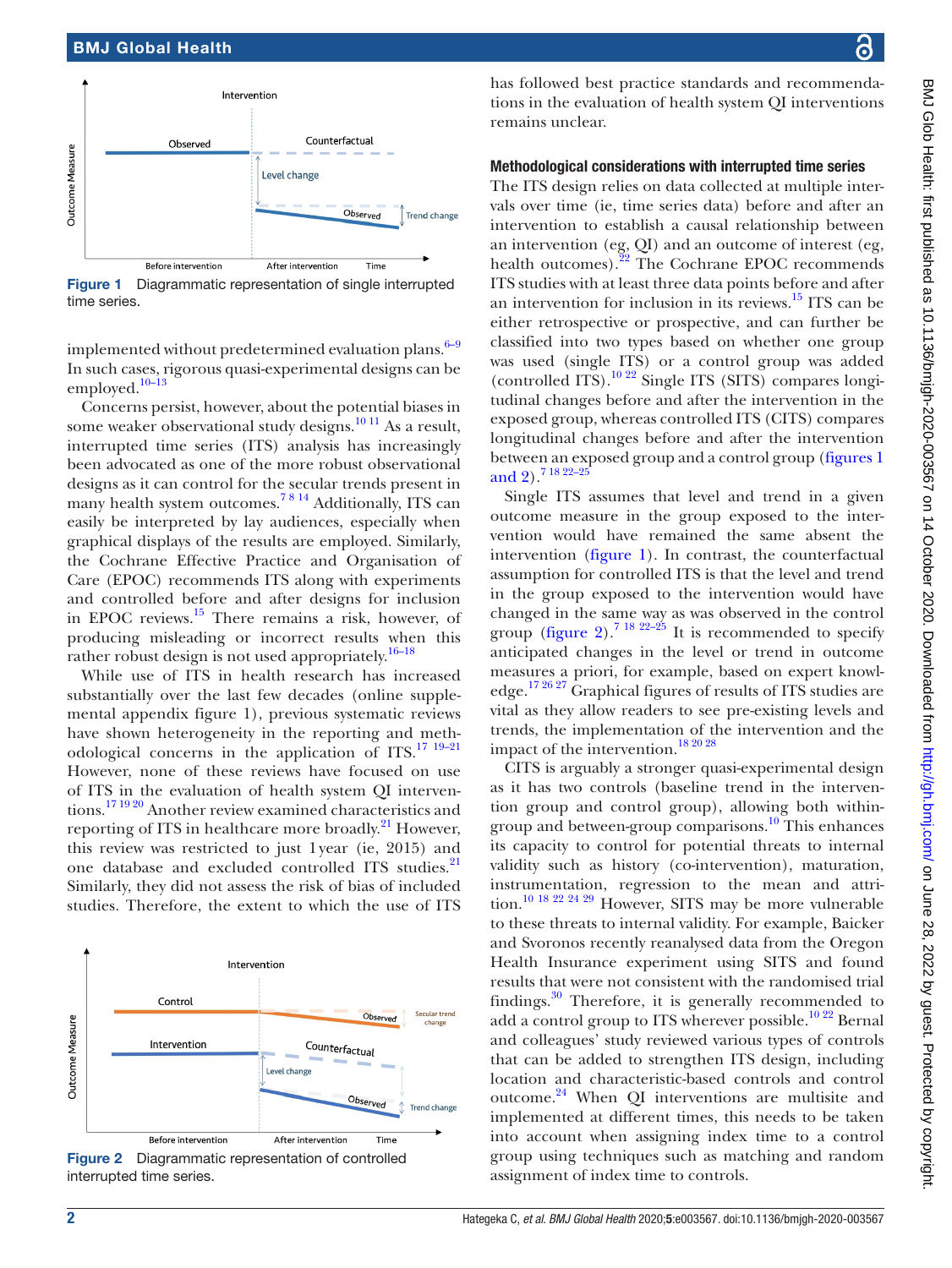#### Statistical analysis of interrupted time series

While there are many statistical approaches used for estimating effects of interventions in ITS studies, segmented regression analysis of ITS is the most commonly used, followed by autoregressive integrated moving average (ARIMA) models. $16\frac{20\frac{21}{2}}{20\frac{21}{2}}$  Details on segmented regression analysis can be found in the seminal paper of Wagner and colleagues.[18](#page-9-7) While most ITS studies use segmented regression analysis on time series data aggregated within periods of time, analysis on individual-level data is feasible using mixed effects models. Saeed and colleagues discuss how to combine generalised mixed effects models with segmented regression to evaluate the effectiveness of healthcare interventions.<sup>31</sup> Similarly, Ewusie suggests incorporating patient variability and sample size as weights in a weighted segmented regression model of ITS to account for potential heterogeneity introduced by population variability within and/or between sites.<sup>[16](#page-9-3)</sup> Power in ITS depends on several factors, including the number and distribution of data points before and after the intervention, the stability of data points, strength of effect, autocorrelation and seasonality.<sup>26 32</sup> Missing observations are common in time series data of health service utilisation and quality of care and should be dealt with using appropriate techniques such as multiple imputation and maximum likelihood estimation.[25 33–35](#page-9-12)

As successive time series observations may be correlated, it is recommended to assess for autocorrelation using appropriate modelling techniques.<sup>18</sup> There are several tests for assessing autocorrelation including Durbin-Watson tests and visual plots of the autocorrela-tion function and partial autocorrelation function.<sup>[18 36](#page-9-7)</sup> Moreover, seasonality is common in time series data and should be adjusted for as appropriate. There are several techniques for adjusting for seasonality in time series analyses, including deseasonalising time series data prior to fitting statistical models, adding dummy calendar variable (eg, calendar month), using Fourier terms (pairs of sine and cosine functions) and splines. $26\frac{37}{7}$  When using

#### BMJ Global Health

monthly time series data, at least 12 data points before and after the intervention are recommended to be able to adjust for seasonality meaningfully.<sup>[18](#page-9-7)</sup> Additionally, nonstationarity—a time series exhibits an underlying trend that is not related to the intervention—should be assessed and, where significant, stationarised as appropriate. Nonstationarity can be assessed using the Augmented Dickey-Fuller test.<sup>[38](#page-9-13)</sup> When autocorrelation, seasonality and/or non-stationarity are present in time series data and are not adjusted for, this can result in biased results.

Despite the rich literature on how to approach ITS studies from a methodological and statistical standpoint, we do not have good information on the degree to which evaluations of healthcare QI interventions meet these criteria. Thus, we systematically reviewed the literature to investigate the extent to which these evaluations have followed best practice standards.

#### **METHODS**

This methodological systematic review was conducted according to a prespecified study protocol registered in PROSPERO (registration number: CRD42018094427) on 11 June  $2018$ .

#### Search strategy

Following the Preferred Reporting Items for Systematic Reviews and Meta-Analyses (PRISMA) checklist [\(online](https://dx.doi.org/10.1136/bmjgh-2020-003567) [supplemental appendix table 1](https://dx.doi.org/10.1136/bmjgh-2020-003567)),  $^{40}$  we searched for healthcare QI intervention studies that were evaluated using ITS and were published in peer-reviewed journals from inception to June 2018. We also searched the grey literature to capture any relevant studies. The search strategy is summarised in [table](#page-2-0) 1 and full details are provided in [online supplemental appendix table 2](https://dx.doi.org/10.1136/bmjgh-2020-003567).

#### Inclusion and exclusion criteria

The population, interventions, comparisons, outcomes and study designs considered for review are listed in [table](#page-3-0) 2. Guided by the Shojania *et al*'s taxonomy for QI

<span id="page-2-0"></span>

| Table 1                 | Summary of the search strategy                                                                                                                                                                                                                                                                                                                                                    |
|-------------------------|-----------------------------------------------------------------------------------------------------------------------------------------------------------------------------------------------------------------------------------------------------------------------------------------------------------------------------------------------------------------------------------|
| Search concepts*        | Interrupted time series analysis (eg, interrupted time series analysis OR ITS studies OR interrupted<br>time series OR time series OR trend analysis OR segmented regression OR Piecewise regression<br>OR broken-stick regression) AND healthcare QI interventions (eq. quality improvement OR<br>healthcare quality OR quality control OR quality assurance OR clinical audit). |
| <b>Databases</b>        | MEDLINE, EMBASE, CINAHL, Web of Science, Global Health, Google Scholar, Africa-Wide, Latin<br>American and Caribbean Health Sciences Literature (LILACS), Index Medicus for the South-east<br>Asian Region (IMSEAR), Index Medicus for the Eastern Mediterranean Region (IMEMR), and Western<br>Pacific Rim Region Index Medicus (WPRIM).                                         |
| Other search strategies | Complementing electronic databases, hand searches of the bibliographies of relevant published<br>works and previous reviews, relevant conference proceedings (eg, International Forum on Quality<br>and Safety in Healthcare, Institute of Healthcare Improvement) were also performed.                                                                                           |
| <b>Restrictions</b>     | No restrictions applied on date of publication, language of study, participants, or the type of QI<br>outcome.                                                                                                                                                                                                                                                                    |

\*Search terms were combined using appropriate Boolean operators and included subject heading terms and/or key words for two key themes (interrupted time series analysis and healthcare quality improvement) and were adjusted to fit each database requirements. ITS, interrupted time series; QI, quality improvement.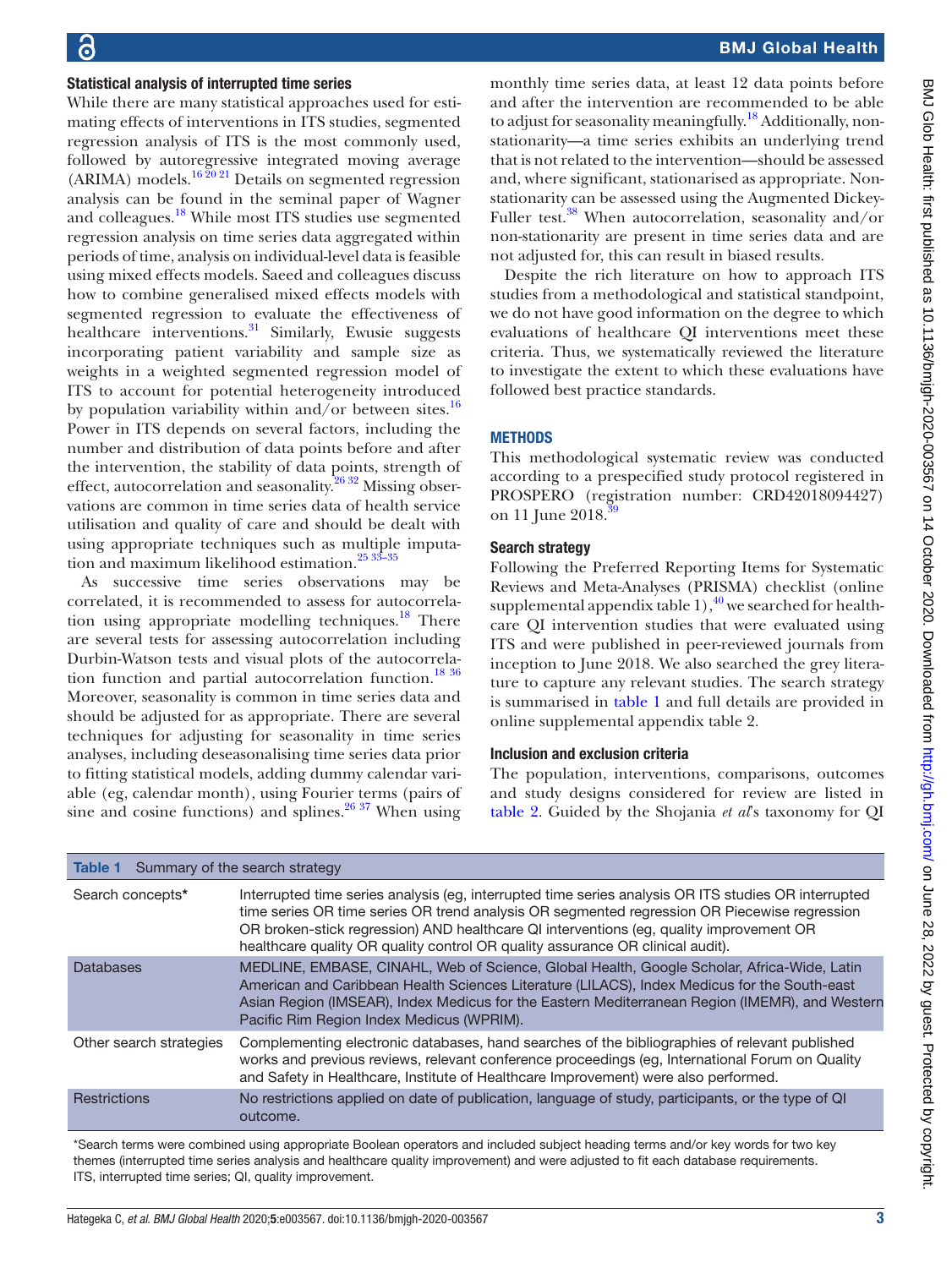<span id="page-3-0"></span>

| <b>Table 2</b> Population, interventions, comparisons, outcomes |  |
|-----------------------------------------------------------------|--|
| and study designs for study inclusion                           |  |

| <b>Criteria</b> | <b>Definition</b>                                                                                                                                                                                                                                                                                                                                                                                                       |
|-----------------|-------------------------------------------------------------------------------------------------------------------------------------------------------------------------------------------------------------------------------------------------------------------------------------------------------------------------------------------------------------------------------------------------------------------------|
| Population      | All types of patients/consumers and<br>healthcare professionals/providers are<br>eligible. All levels of healthcare delivery are<br>eligible.                                                                                                                                                                                                                                                                           |
| Intervention    | Interventions to improve quality of<br>healthcare <sup>45</sup> :<br>▶ Provider reminder systems;<br>Facilitated relay of clinical data to<br>providers;<br>Audit and feedback;<br>Provider education;<br>▶ Patient education:<br>▶ Patient reminder systems;<br>▶ Promotion of self-management;<br>$\triangleright$ Organisational change; and<br>$\blacktriangleright$ Financial incentives, regulation and<br>policy |
| Comparison      | Not relevant given this review is not<br>focused on any particular comparator.                                                                                                                                                                                                                                                                                                                                          |
| Outcomes        | Not relevant given this is a methodological<br>review.                                                                                                                                                                                                                                                                                                                                                                  |
| Study designs   | Interrupted time series                                                                                                                                                                                                                                                                                                                                                                                                 |

strategies, we identified interventions targeting health systems, health providers and/or patients for inclu $sion.<sup>45</sup>$  Studies that did not have at least three preintervention and postintervention data points were excluded, consistent with the Cochrane EPOC recommendation.<sup>[15](#page-9-2)</sup> Similarly, given that this review focused on empirical applications of ITS, systematic reviews/meta-analyses, letters, commentaries, methodological contributions, study protocols and conference abstracts were excluded.

#### Data extraction and analysis

The titles and abstracts of unique results from all databases and grey literature were reviewed independently by two researchers (CH and HR) for potential inclusion. The full texts of studies retained at the title and abstract screening stage were retrieved and independently assessed for inclusion by two researchers (CH and HR). Any discrepancies were resolved through discussion and consensus, with a third researcher (MRL) consulted wherever necessary. Data extraction on each included study was conducted using a data extraction tool, developed and piloted a priori drawing on a checklist on the methodological and reporting recommendations for ITS studies adapted from the Strengthening the Reporting of Observational Studies in Epidemiology (STROBE) state-ment [\(online supplemental appendix table 3](https://dx.doi.org/10.1136/bmjgh-2020-003567)).<sup>[20](#page-9-16)</sup> Data elements included study characteristics (eg, publication year, country), intervention characteristics (eg, QI strategies, single/multiple interventions), methodological considerations (eg, ITS model, autocorrelation, use of control). We synthesised extracted data narratively using

descriptive statistics and following the review protocol registered in PROSPERO. Data extraction was done by one researcher (CH); however, a validation was done by a second researcher (HR) who verified a random subsample consisting of 10% of eligible studies. The agreement between the two researchers (CH and HR) was very high (>95%). Additionally, where necessary, CH consulted with the researcher team members during data extraction. Lastly, assessment of the risk of bias of included studies was performed by two researchers (CH and HR).

#### Assessment of risk of bias

The risk of bias assessment was guided by the Cochrane Effective Practice and Organisation of Care (EPOC) standard criteria for assessing risk of bias for ITS studies.[17 27 41](#page-9-4) Specifically, we assessed the following EPOC standard criteria:

- 1. Was the intervention independent of other changes?
- 2. Was the shape of the intervention effect prespecified?
- 3. Was the intervention unlikely to affect data collection?
- 4. Was the primary outcome measured objectively?
- 5. Were incomplete outcome data adequately addressed?
- 6. Was the study free of selective outcome reporting?
- 7. Was the study analysed appropriately using interrupted time series techniques?

Criteria 1, 3 and 4 assess the threat of history, instrumentation and testing, respectively. Criterion 2 assesses whether the ITS impact model was specified a priori, while criterion 5 assesses whether missing data were dealt with appropriately. Criterion 6 assesses whether all relevant outcomes that were part of the study objectives were reported. Lastly, criterion 7 assesses whether data were analysed appropriately such as using appropriate models (eg, segmented regression and ARIMA) and considering key methodological recommendations (eg, autocorrelation and seasonality).

[Online supplemental appendix table 4](https://dx.doi.org/10.1136/bmjgh-2020-003567) describes how we performed risk of bias scoring among included studies. Each criterion scored '0' if low risk and '1' otherwise. For each study, we created an aggregate score by combining scores across the seven criteria. Subsequently, the studylevel risk of bias aggregate score was categorised as low (score=0), moderate (score=1or 2), high (score=3or 4) and very high (score >4). Trends in risk of bias over time were also assessed. The time for each included study was defined as the year of the publication. Time trend for risk of bias was assessed by fitting a logistic regression model comparing the proportion of studies with a low or moderate risk of bias to the studies with high or very high risk of bias as has previously been done.<sup>[42](#page-9-17)</sup> As the literature search end date was June 2018, studies published in 2018 that were captured by our search strategy may not have been representative of all studies published in 2018. As such, for time trend analyses, studies published in 2018 were excluded. All statistical analyses were conducted using R version 4.0.2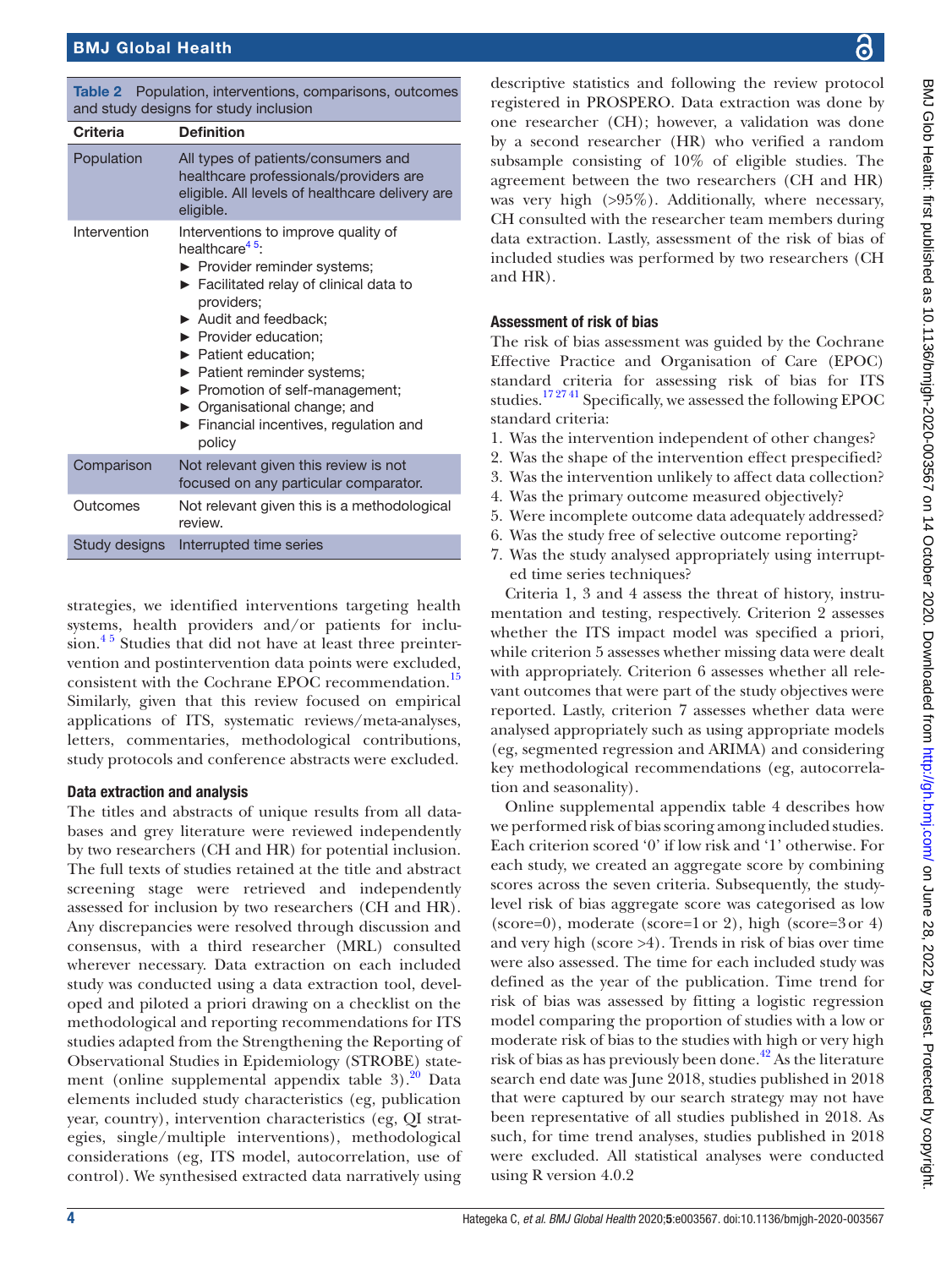

<span id="page-4-0"></span>Figure 3 Flow diagram of the selection of included studies.

#### Patient and public involvement

This research was done without patient involvement. Patients were not invited to comment on the study design and were not consulted to develop patient relevant outcomes or interpret the results. Patients were not invited to contribute to the writing or editing of this document for readability or accuracy.

#### RESULTS

The search strategy identified 4061 results, of which 2028 unique eligible records were screened for inclusion. Abstract and full-text screening identified 120 studies that met the inclusion criteria. $4^{3-162}$  A summary of this process is presented in the PRISMA flow diagram in [figure](#page-4-0) 3.

#### Characteristics of included studies

The 120 studies represented a diversity of QI strategies from different geographical settings. Included studies were from 25 countries, with 106 (88.3%) from high-income countries and 14 (11.7%) from low- and middle - income countries (LMICs) as defined by the 2019 World Bank Classification ([online supplemental](https://dx.doi.org/10.1136/bmjgh-2020-003567) [appendix figure 2\)](https://dx.doi.org/10.1136/bmjgh-2020-003567). The number of studies published over time increased considerably, with 104 (86.7%)

studies published in 2010 or later ([online supplemental](https://dx.doi.org/10.1136/bmjgh-2020-003567) [appendix figure 3](https://dx.doi.org/10.1136/bmjgh-2020-003567)). The included studies assessed eight QI strategies, with provider education (39.2%), audit and feedback (30.0%), organisational change (24.2%) and provider reminder systems (19.2%) being the most reported QI strategies ([figure](#page-5-0) 4). Nearly half of studies were multisite (44.2%).

#### Reporting and methodological considerations

Interrupted time series methodological consideration of included studies

All included studies reported the use of an ITS design in their titles and/or abstracts and provided clear timing related to the QI implementation [\(table](#page-6-0) 3). Nearly all studies provided a background/rationale for using ITS (98.3%) and provided a description of the intervention (96.7%). A fifth of studies reported on evaluation of multiple phases of QI interventions, of which 76.0% adjusted for multiple phase of QI interventions in their analyses. All included studies reported on the study population, inclusion criteria and outcomes. Nearly all studies (99.2%) used data collected at regular intervals and reported data sources, of which 57% were administrative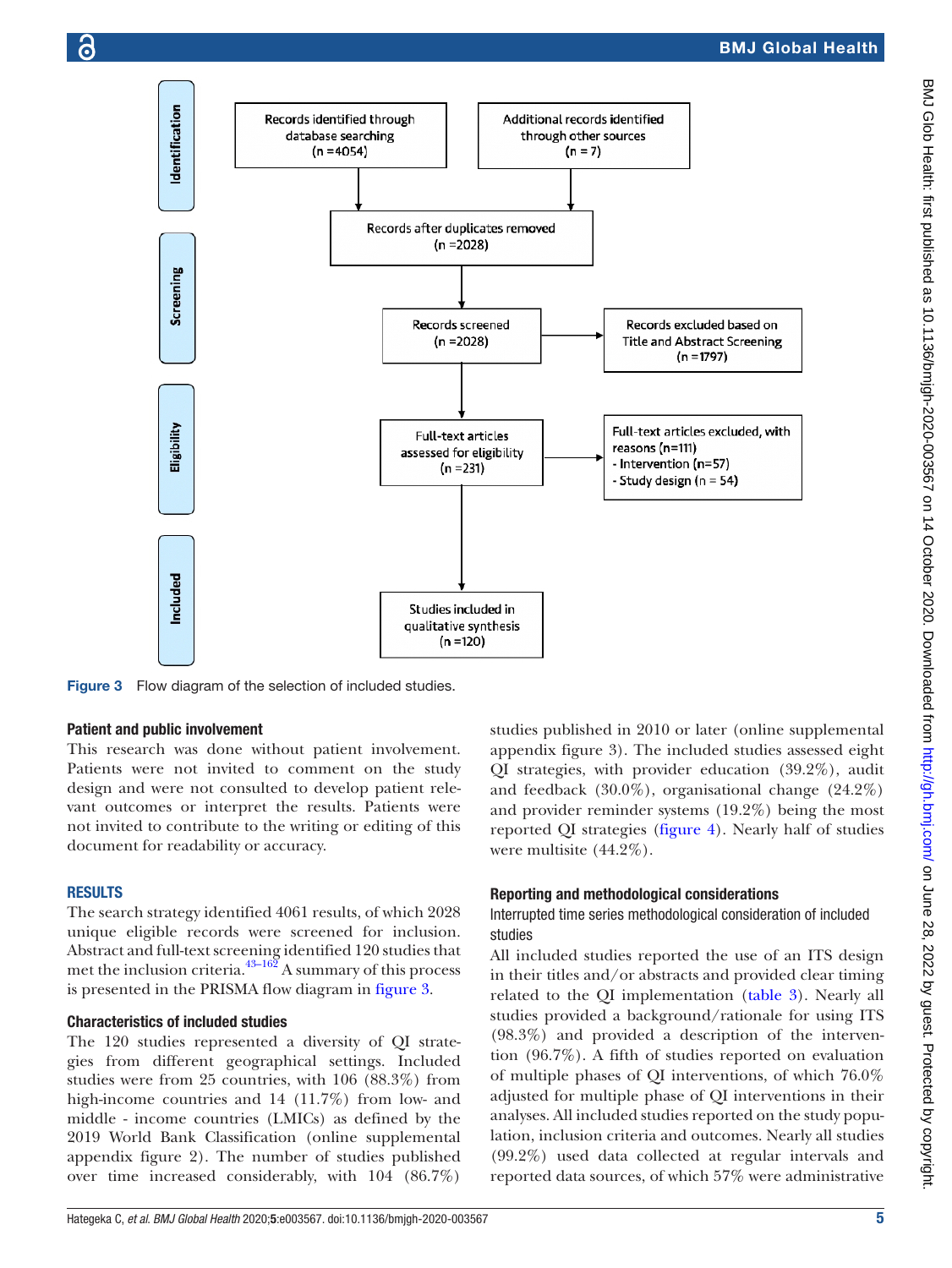

<span id="page-5-0"></span>Figure 4 Type of quality improvement (QI) strategy reported in the included studies.

data including Health Management Information System data, 35% were patient records and 8% were survey data.

Most studies (71.4%) used monthly data points, with a median preintervention and postintervention period of 18 months (range, 3–120) and 20 months (range 4–90), respectively [\(table](#page-6-0) 3). Less than half (42.5%) of studies provided a rationale for the number and spacing of data points described. Just over half reported the unit of analysis clearly (42.5% used data aggregated at the study site level and 9.2% used disaggregated data). Most studies used ITS without a control (81%) and modelled data using segmented regression (62.5%), while 1 in 10 (11.6%) did not report what model was used. For studies that included a control group, 59.1% of studies used a location-based control and about half (54.5%) modelled intervention and control group in a separate ITS model.

About half (55%) of studies reported checking/ adjusting for autocorrelation in their ITS models, with the Durbin-Watson test statistic being the test frequently used to check for autocorrelation (36.4%). A fifth (20.8%) of studies reported checking and adjusting for seasonality. Similarly, only 10 (8.3%) studies reported checking/adjusting for non-stationarity in their ITS models, with the augmented Dickey-Fuller test being the most frequently used (70%). Stratified analysis showed that these items were more likely to be reported with ARIMA models compared with segmented regression ([online supplemental appendix table 5](https://dx.doi.org/10.1136/bmjgh-2020-003567)). Only about half (49.2%) of studies specified the ITS impact model. Over a tenth (12.5%) of studies considered sensitivity analyses.

#### Reporting of interrupted time series study results and interpretation

Most studies reported characteristics of study sample (70%) and reported all outcomes examined over the study period (87.5%) [\(table](#page-7-0) 4). Similarly, most studies reported the impact of QI using level and trend changes

 $(89.2\%)$ , reported CI or SE  $(81.7\%)$ , and reported graphical figures displaying results (92.5%). Of the studies that included graphical figures, 57.6% showed observed trends and 12.6% showed the counterfactual. Further, 29.2% of studies reported absolute and/ or relative changes and their significance, for example, clinical and policy. Most studies reported key results and discussed potential limitations of the study. Less than half of studies explicitly discussed potential history threats such as co-interventions. Similarly, 42.1% of studies that mentioned potential limitations also discussed the direction or magnitude of these potential bias(es). About a quarter of studies discussed the stability of outcome data over time.

### Risk of biases of included studies

Risk of bias was low for 3 (2.5%) studies, moderate for 30 (25.0%), high for 64 (53.3%) and very high for 23 (19.2%). The proportion of studies with a low or moderate risk of bias did not significantly change over time (OR 1.15, 95% CI 0.96 to 1.40, p=0.14) ([figure](#page-7-1) 5). [Figure](#page-7-2) 6 shows the risk of bias across the seven EPOC standard criteria for assessing bias in ITS studies. Details on risk of bias assessment for each included study are provided elsewhere.<sup>6</sup>

## **DISCUSSION**

Over the past few decades, ITS has been an increasingly popular method to evaluate QI interventions in healthcare. We investigated whether the use of ITS in such evaluations has followed best practice standards and recommendations. Our findings showed variations in methodological considerations and reporting of ITS in QI. In particular, we found that most studies identified used ITS without a control and only about half of studies specified the ITS impact model and considered autocorrelation in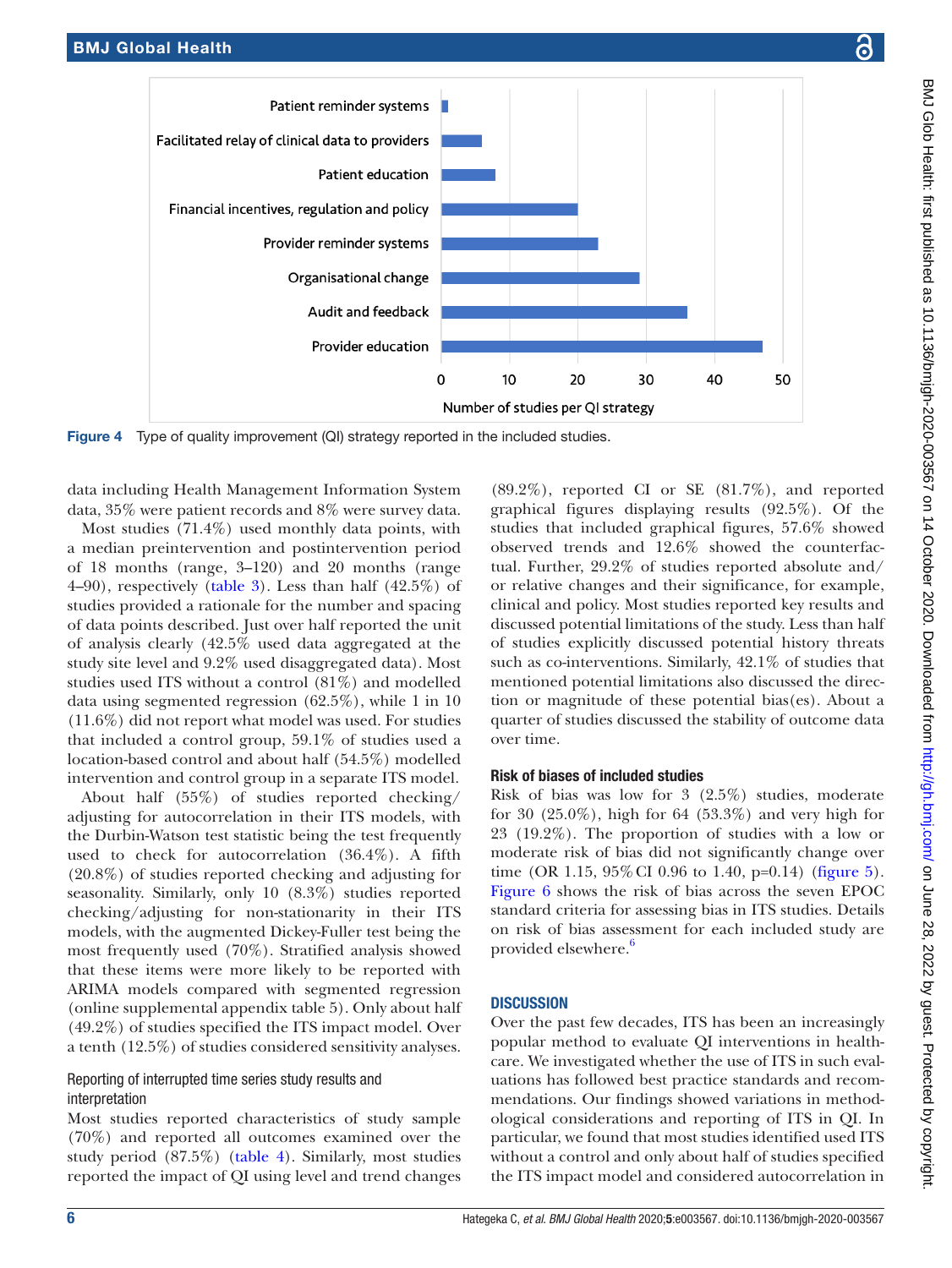<span id="page-6-0"></span>Table 3 ITS methodological considerations of included studies

| <b>Characteristics</b>                                                                                                                                         | n              | $\frac{0}{0}$ |  |
|----------------------------------------------------------------------------------------------------------------------------------------------------------------|----------------|---------------|--|
| ITS design reported in the title and/or<br>abstract                                                                                                            | 120            | 100           |  |
| Background/rationale reported                                                                                                                                  | 118            | 98.3          |  |
| Study objectives reported                                                                                                                                      | 120            | 100           |  |
| Description of QI intervention                                                                                                                                 | 116            | 96.6          |  |
| Start (and end) of QI intervention reported                                                                                                                    | 120            | 100           |  |
| Multiple QI interventions                                                                                                                                      | 25             | 20.8          |  |
| $\blacktriangleright$ 2 interventions                                                                                                                          | 22             | 88            |  |
| $\triangleright$ 3 interventions                                                                                                                               | 1              | 4             |  |
| $\blacktriangleright$ 4 interventions                                                                                                                          | $\overline{2}$ | 8             |  |
| Adjusted multiple interventions in the<br>analyses                                                                                                             | 19             | 76            |  |
| Study setting reported                                                                                                                                         | 120            | 100           |  |
| Multisite                                                                                                                                                      | 53             | 44.2          |  |
| Study period reported                                                                                                                                          | 120            | 100           |  |
| Study population reported                                                                                                                                      | 120            | 100           |  |
| Cohort definition reported                                                                                                                                     | 120            | 100           |  |
| Inclusion criteria reported                                                                                                                                    | 120            | 100           |  |
| Data sources reported                                                                                                                                          | 119            | 99.2          |  |
| Data completeness and validity reported                                                                                                                        | 14             | 11.6          |  |
| Time point intervals, monthly                                                                                                                                  | 85             | 71.4          |  |
| Data collected regularly (regular interval)                                                                                                                    | 119            | 99.2          |  |
| Time points clearly reported                                                                                                                                   | 119            | 99.2          |  |
| Rationale for the number and spacing of<br>51<br>data points described                                                                                         |                | 42.5          |  |
| Outcome measure(s) reported                                                                                                                                    | 120            | 100           |  |
| Format of outcome(s) reported                                                                                                                                  |                | 100           |  |
| Unit of analysis                                                                                                                                               |                |               |  |
| Aggregated                                                                                                                                                     | 51             | 42.5          |  |
| Individual<br>▶                                                                                                                                                | 11             | 9.2           |  |
| Not reported                                                                                                                                                   | 58             | 48.3          |  |
| <b>ITS models</b>                                                                                                                                              |                |               |  |
| Segmented regression                                                                                                                                           | 75             | 62.5          |  |
| ARIMA                                                                                                                                                          | 19             | 15.8          |  |
| ▶ Other models (eg, GEE, linear<br>regression, mixed effect model, spline<br>regression, poison regression, Prais-<br>Winsten regression, logistic regression) | 17             | 14.2          |  |
| Not reported                                                                                                                                                   | 14             | 11.6          |  |
| Autocorrelation                                                                                                                                                |                |               |  |
| Checked/adjusted as appropriate                                                                                                                                | 66             | 55            |  |
| Test(s) used to check for autocorrelation                                                                                                                      |                |               |  |
| Durbin-Watson test statistic                                                                                                                                   | 24             | 36.4          |  |
|                                                                                                                                                                |                | Continued     |  |

| Table 3<br>Continued                                                                                                                                    |                |               |
|---------------------------------------------------------------------------------------------------------------------------------------------------------|----------------|---------------|
| <b>Characteristics</b>                                                                                                                                  | n              | $\frac{0}{0}$ |
| • Other tests (eg, ACF and PACF,<br>Ljung-Box $\chi^2$ test, residual plots<br>and Breusch-Godfrey test, Breusch-<br>Godfrey test, Cumby-Huizinga test) | 10             | 15.2          |
| Not reported<br>▶                                                                                                                                       | 33             | 50            |
| Seasonality                                                                                                                                             |                |               |
| Checked/adjusted                                                                                                                                        | 25             | 20.8          |
| Non-stationarity                                                                                                                                        |                |               |
| Checked/adjusted                                                                                                                                        | 10             | 8.3           |
| Test(s) used to check                                                                                                                                   |                |               |
| ▶ Augmented Dickey-Fuller test                                                                                                                          | $\overline{7}$ | 70            |
| $\blacktriangleright$ Not reported                                                                                                                      | 2              | 20            |
| Control group used                                                                                                                                      | 22             | 18.3          |
| Type of control, location-based control                                                                                                                 | 13             | 59.1          |
| Analyses of controlled ITS                                                                                                                              |                |               |
| $\blacktriangleright$ Combined                                                                                                                          | 5              | 22.7          |
| Separated                                                                                                                                               | 12             | 54.5          |
| <b>Difference</b>                                                                                                                                       | 2              | 9.1           |
| Not reported                                                                                                                                            | 3              | 13.6          |
| Specify ITS impact model (or provided<br>basic ITS model structure)                                                                                     | 59             | 49.2          |
| Use of lag period                                                                                                                                       | 34             | 28.4          |
| Sensitivity analyses                                                                                                                                    | 15             | 12.5          |
| Reported statistical software used                                                                                                                      | 97             | 80.8          |

ACF, autocorrelation function; ARIMA, autoregressive integrated moving average; GEE, generalised estimating equation; ITS, interrupted time series; PACF, partial autocorrelation function; QI, quality improvement.;

the ITS analyses. Of concern, the risk of bias was high or very high in about three-quarters of included studies and did not appear to have changed significantly over time.

While ITS is arguably one of the strongest quasiexperimental designs available, ITS studies may be subjected to several threats to internal validity.<sup>[10 18 22](#page-9-0)</sup> These internal validity threats can often be minimised by adding a control time series group to ITS where feasible.[10 18 22 24](#page-9-0) However, this review found that a control group was used in less than 20% of included studies, with a location-based control being the most commonly used. When QI interventions were multisite and implemented at different times, approaches used to assign control were not often discussed clearly. Most of studies included in this review were from high-income countries; however, with expanding routine health information systems in LMICs, there is opportunity to conduct well-designed ITS studies for evaluating healthcare interventions including QI in these settings. $^{25\,163}$ 

Consistent with previous systematic reviews, this review highlights variations in methodological considerations (or application) and reporting of ITS.<sup>19–21</sup> For example,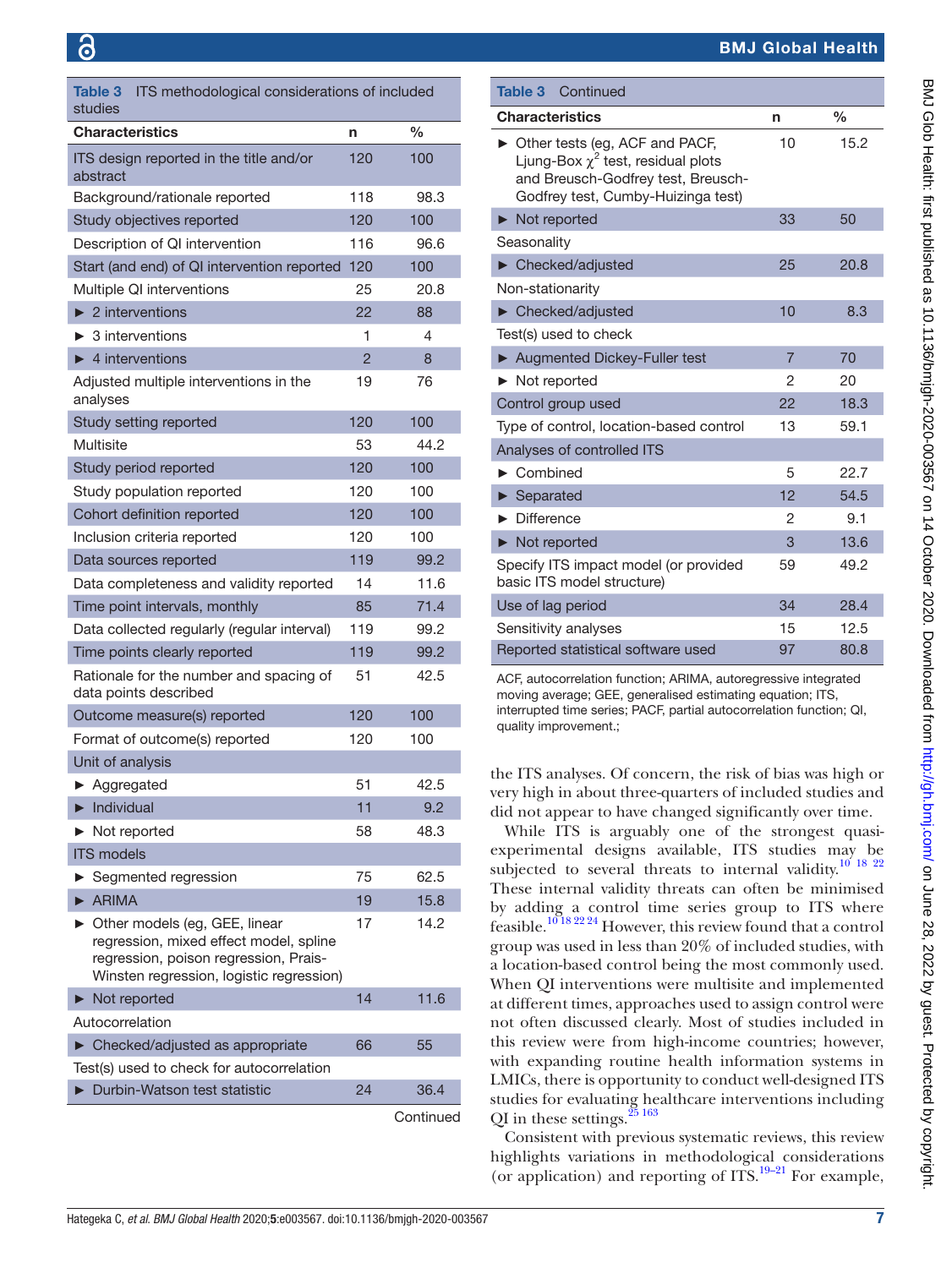<span id="page-7-0"></span>

| Reporting of ITS study results and interpretation<br><b>Table 4</b>                                        |     |      |  |  |
|------------------------------------------------------------------------------------------------------------|-----|------|--|--|
| <b>Results</b>                                                                                             | n   | %    |  |  |
| Participants                                                                                               |     |      |  |  |
| > Characteristics in each study group                                                                      | 84  | 70   |  |  |
| $\blacktriangleright$ Flow diagram of study participant<br>selection                                       | 11  | 9.2  |  |  |
| Outcomes                                                                                                   |     |      |  |  |
| Reported all outcomes examined<br>over the study period)                                                   | 105 | 87.5 |  |  |
| Report the average, minimum and<br>maximum number of outcomes<br>across time intervals                     | 22  | 18.3 |  |  |
| Reported level/trend changes                                                                               | 107 | 89.2 |  |  |
| Report absolute and/or relative<br>changes and their significance, eg,<br>clinical, policy and statistical | 35  | 29.2 |  |  |
| Report CI or SE                                                                                            | 98  | 81.7 |  |  |
| $\triangleright$ Graphical figures to display results                                                      | 111 | 92.5 |  |  |
| Fitted lines (trend)                                                                                       | 64  | 57.6 |  |  |
| $\blacktriangleright$ Counterfactual lines                                                                 | 14  | 12.6 |  |  |
| ▶ Used time lag and showed it on<br>figure in results                                                      | 23  | 67.6 |  |  |
| $\blacktriangleright$ Results of sensitivity analyses if<br>relevant                                       | 3   | 20   |  |  |
| Interpretation                                                                                             |     |      |  |  |
| $\blacktriangleright$ Key results                                                                          | 119 | 99.2 |  |  |
| Context (related to possible<br>confounding)                                                               | 113 | 97.4 |  |  |
| $\blacktriangleright$ Relevant co-interventions                                                            | 56  | 46.7 |  |  |
| $\triangleright$ Stability of the participant<br>characteristics over time                                 | 24  | 20   |  |  |
| ► Stability of outcome coding over<br>time                                                                 | 28  | 23.3 |  |  |
| Limitations of the study                                                                                   |     |      |  |  |
| Discussion of limitations of the<br>study                                                                  | 114 | 95   |  |  |
| Data variability/appropriateness of<br>▶<br>number data points                                             | 31  | 25.8 |  |  |
| Discussion direction/magnitude of<br>any potential bias                                                    | 48  | 42.1 |  |  |

Jandoc *et al*'s (2015) systematic review of application of ITS in drug utilisation research found that about three-quarters of studies examined drug utilisation over monthly intervals, and two-thirds used segmented regression techniques. $^{20}$  $^{20}$  $^{20}$  They also found that key methodological considerations in ITS including seasonality and non-stationarity were considered in less than half of studies.[20](#page-9-16) However, autocorrelation was considered in two-thirds of studies included in Jandoc *et al*'s review unlike in our review where it was considered in only about half of studies. $20$ 



<span id="page-7-1"></span>Figure 5 Number and risk of bias of included studies over time. Our literature search end date was June 2018, and as such, studies published in 2018 that were captured by our search strategy may not have been representative of all studies published in 2018.

Our findings showed that considerations of autocorrelation, seasonality and non-stationarity were more likely to be reported when ARIMA was used compared with segmented regression, which mirrors prior reviews in other subject areas. $20$  Similar to this review, a more recent review by Huddson *et al* (2019) examined characteristics and reporting of single ITS in healthcare in studies published in 2015 and found that only about half of studies considered autocorrelation, 28% consid-ered seasonality and 10% considered non-stationarity.<sup>[21](#page-9-5)</sup> Consistent with previous reviews, this review showed that studies used various statistical approaches that may have different effect on study results, highlighting a need for further research on how various statistical analyses used in ITS can affect intervention estimates. $^{20\,21}$ 

While the number of ITS studies has increased over time, the conduct and reporting of ITS studies still leaves room for improvement. Consistent with previous reviews, variations in methodological considerations and reporting of ITS remain a concern, warranting a need to develop and reinforce formal reporting guidelines to improve the application of ITS in the evaluation of



<span id="page-7-2"></span>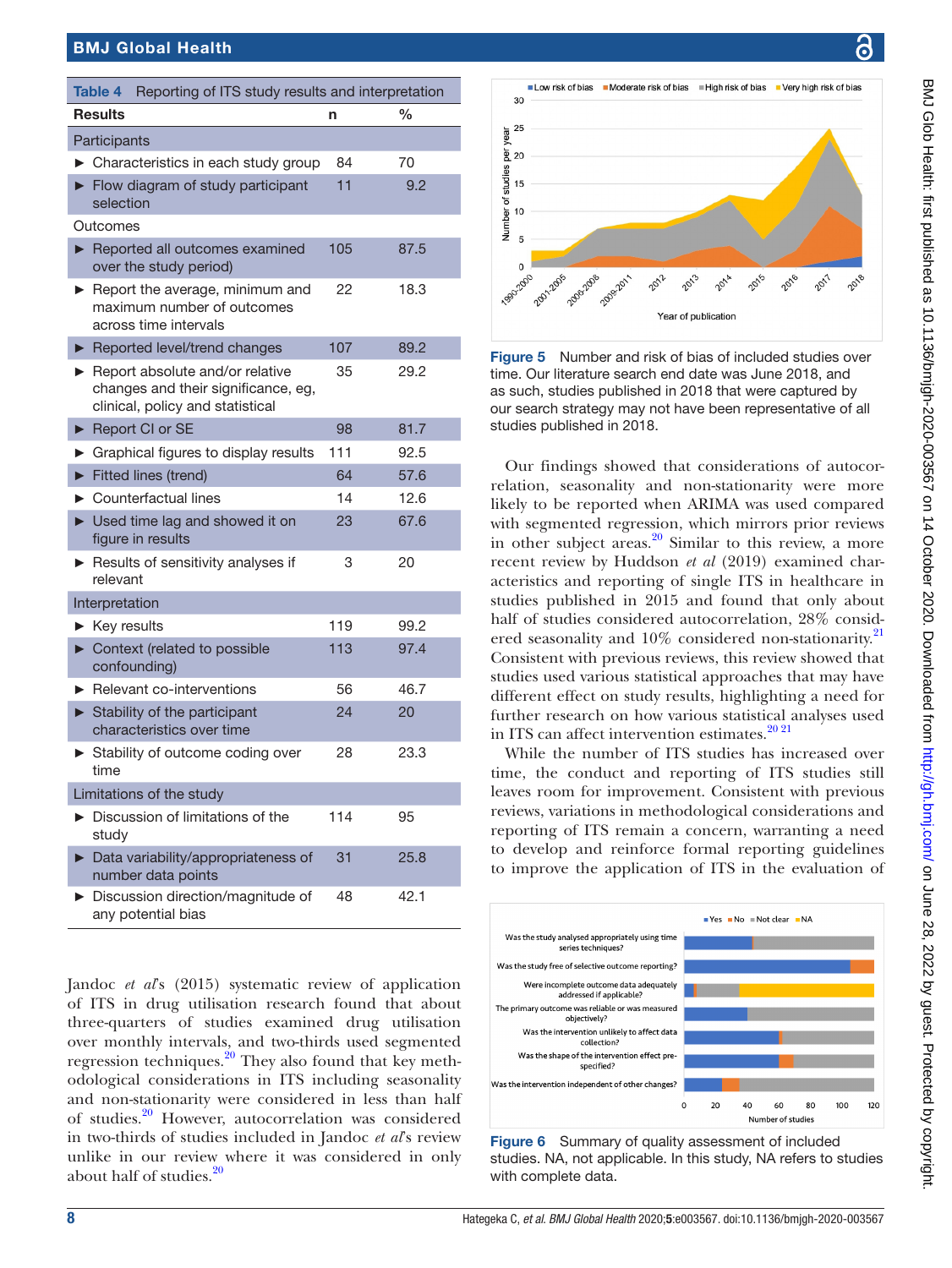effectiveness of healthcare interventions. Jandoc *et al* (2015) proposed methodological and reporting recommendations for ITS studies that built on STROBE, and Bernal (2018) proposed a framework for enhanced reporting of ITS framework that can be adapted to help improve design and reporting of ITS in the evaluation of OI.<sup>20 23</sup> Additionally, the Cochrane EPOC standard criteria for assessing risk of bias for ITS should be used to improve the design of ITS in the evaluation of QI to reduce risk of bias.<sup>17 27</sup> Although these EPOC standard criteria do not provide guidance on how to account for key methodological considerations such as autocorrelation, non-stationarity, seasonality and multiple interventions, there are other resources that are accessible to QI evaluators to help conduct ITS analyses appropriately, such as Wagner *et al*'s seminal paper on segmented regression analysis of ITS, Bernal *et al*'s tutorial on use of ITS in the evaluation of public health interventions and Saeed *et al*'s work on use of segmented generalised mixed effects models to evaluate health outcomes.<sup>[18 26 31](#page-9-7)</sup>

This methodological systematic review has a number of limitations that need to be highlighted. First, our results are based on what were reported (or not) as performed in eligible studies; we did not reanalyse reported time series data to check whether the statistical analyses undertaken in these studies were performed appropriately. As such, it is possible that we underestimated the risk of bias, especially as related to whether the study data were analysed appropriately using time series techniques—one of the seven EPOC standard criteria for assessing risk of bias for ITS studies. Ramsay and colleagues reanalysed ITS studies data from two systematic reviews and found that approximately 50% of studies that had reported a significant difference were not actually significant when ITS methods were applied appropriately.<sup>17</sup> Second, although we did not apply any restrictions to our search strategy, we could still have missed some relevant studies. Lastly, while the recommended conventional double screening was employed in this study, data extraction was done by a single researcher.<sup>164</sup> However, a validation on a random subsample consisting of 10% of eligible studies found a very high agreement, making the data extraction less of a concern.

In conclusion, while use of ITS in the evaluation of health system QI interventions has increased considerably over the past decade, the quality of ITS studies still shows room for improvement. Moreover, variations in methodological considerations and reporting of ITS in QI research remain a concern, warranting a need to develop and reinforce formal reporting guidelines to improve application of ITS.

#### Author affiliations

<sup>1</sup>Department of Global Health and Population, Harvard T.H. Chan School of Public Health, Boston, Massachusetts, USA

<sup>2</sup> Centre for Health Services and Policy Research, School of Population and Public Health, The University of British Columbia, Vancouver, British Columbia, Canada

<sup>3</sup>School of Public Health, University of Rwanda, Kigali, Rwanda

4 School of Population and Public Health, The University of British Columbia, Vancouver, British Columbia, Canada

<sup>5</sup>HIV/STI Surveillance Research Centre, and WHO Collaborating Centre for HIV Surveillance, Institute for Futures Studies in Health, Kerman University of Medical Sciences, Kerman, Iran

<sup>6</sup>Collaboration for Outcomes Research and Evaluation, Faculty of Pharmaceutical Sciences, The University of British Columbia, Vancouver, British Columbia, Canada <sup>7</sup> Center for Health Evaluation and Outcome Sciences, Providence Health Research Institute, Vancouver, British Columbia, Canada

Twitter Celestin Hategeka [@DrHategeka](https://twitter.com/DrHategeka) and Michael R Law [@myclaw](https://twitter.com/myclaw)

Acknowledgements Dr Hategeka received support through a Vanier Canada Graduate Scholarship and a Banting Postdoctoral Fellowship from the Canadian Institutes of Health Research. Dr Karamouzian is supported by a Vanier Canada Graduate Scholarship and a Pierre Elliott Trudeau Foundation Doctoral Scholarship. Dr Law received salary support through a Canada Research Chair in Access to Medicines and a Michael Smith Foundation for Health Research Scholar Award.

Contributors CH conceived the idea and designed the study. MRL provided guidance throughout the research process. CH, MK and MRL contributed to the search strategy. CH and HR performed screening of titles, abstracts and full texts. CH and HR extracted data from eligible studies and performed risk of bias assessment. CH analysed the data and drafted the manuscript. All authors reviewed the manuscript and contributed to the revision of the manuscript and approved its final version.

Funding The authors have not declared a specific grant for this research from any funding agency in the public, commercial or not-for-profit sectors.

Competing interests None declared.

Patient consent for publication Not required.

Provenance and peer review Not commissioned; externally peer reviewed.

Data availability statement All data relevant to the study are included in the article or uploaded as supplementary information.

Supplemental material This content has been supplied by the author(s). It has not been vetted by BMJ Publishing Group Limited (BMJ) and may not have been peer-reviewed. Any opinions or recommendations discussed are solely those of the author(s) and are not endorsed by BMJ. BMJ disclaims all liability and responsibility arising from any reliance placed on the content. Where the content includes any translated material, BMJ does not warrant the accuracy and reliability of the translations (including but not limited to local regulations, clinical guidelines, terminology, drug names and drug dosages), and is not responsible for any error and/or omissions arising from translation and adaptation or otherwise.

Open access This is an open access article distributed in accordance with the Creative Commons Attribution Non Commercial (CC BY-NC 4.0) license, which permits others to distribute, remix, adapt, build upon this work non-commercially, and license their derivative works on different terms, provided the original work is properly cited, appropriate credit is given, any changes made indicated, and the use is non-commercial. See:<http://creativecommons.org/licenses/by-nc/4.0/>.

#### ORCID iD

Celestin Hategeka<http://orcid.org/0000-0001-7808-4652>

#### <span id="page-8-0"></span>**REFERENCES**

- 1 Kruk ME, Gage AD, Arsenault C, *et al*. High-Quality health systems in the sustainable development goals era: time for a revolution. *[Lancet Glob Health](http://dx.doi.org/10.1016/S2214-109X(18)30386-3)* 2018;6:e1196–252.
- 2 National Academies of Sciences E and Medicine. *Crossing the global quality chasm: improving health care worldwide*. National Academies Press, 2018.
- 3 World Health Organization. *Delivering quality health services: a global imperative for universal health coverage*, 2018.
- <span id="page-8-1"></span>4 Shojania K, McDonald K, Wachter R, *et al*. *Closing the quality gap: a critical analysis of quality improvement strategies.(Vol. 1: Series overview and methodology). Technical Reviews, No. 9.1*. Rockville, MD: Agency for Healthcare Research and Quality, 2004.
- 5 Tricco AC, Ivers NM, Grimshaw JM, *et al*. Effectiveness of quality improvement strategies on the management of diabetes: a systematic review and meta-analysis. *[Lancet](http://dx.doi.org/10.1016/S0140-6736(12)60480-2)* 2012;379:2252–61.
- <span id="page-8-2"></span>6 Hategeka C. *Health system performance and impact of quality improvement interventions for maternal, newborn and child health in Rwanda*. University of British Columbia, 2020.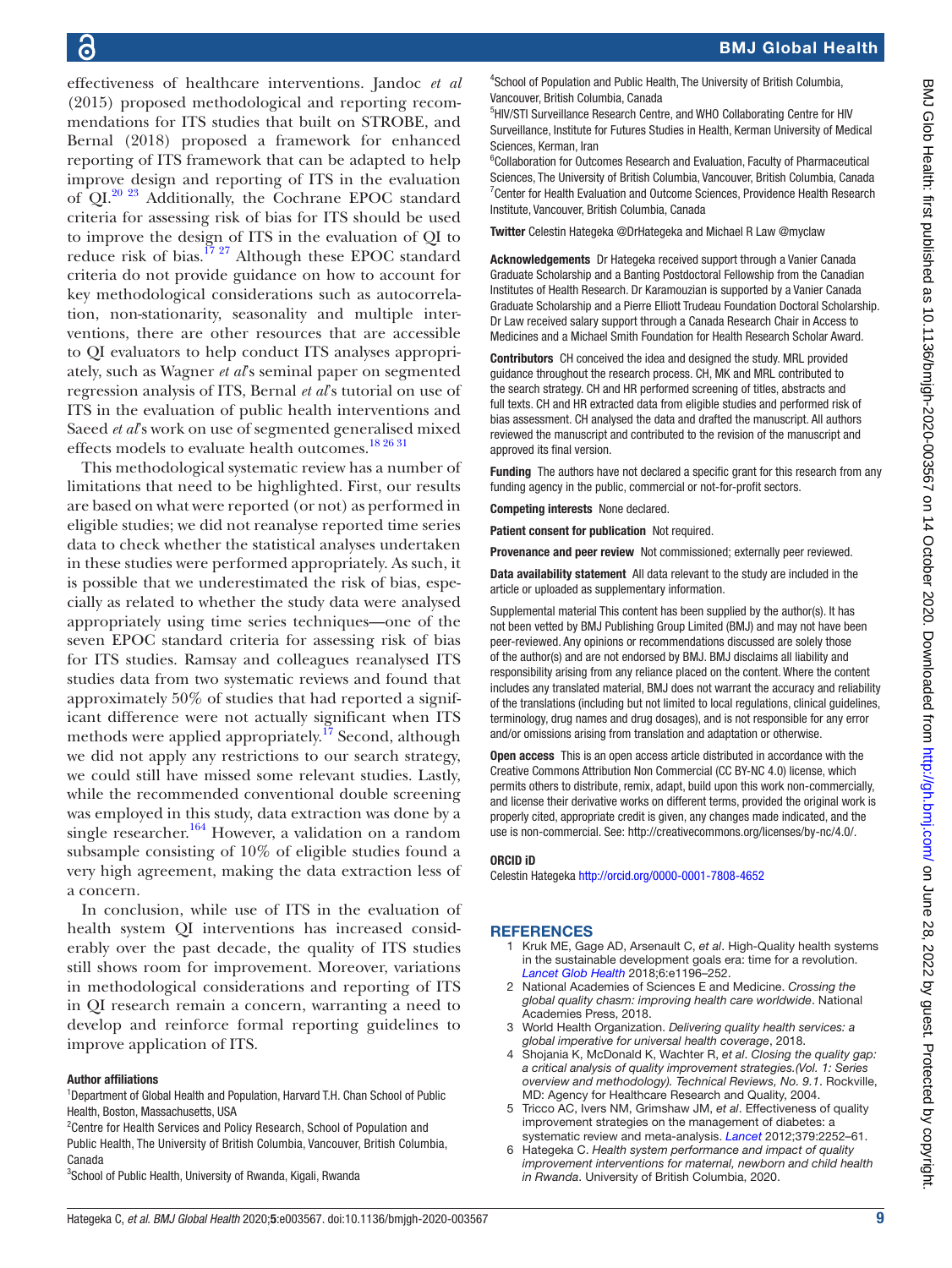# BMJ Global Health

- <span id="page-9-1"></span>7 Penfold RB, Zhang F. Use of interrupted time series analysis in evaluating health care quality improvements. *[Acad Pediatr](http://dx.doi.org/10.1016/j.acap.2013.08.002)* 2013;13:S38–44.
- 8 Fretheim A, Tomic O. Statistical process control and interrupted time series: a golden opportunity for impact evaluation in quality improvement. *[BMJ Qual Saf](http://dx.doi.org/10.1136/bmjqs-2014-003756)* 2015;24:748–52.
- 9 Lagarde M. How to do (or not to do). Assessing the impact of a policy change with routine longitudinal data. *[Health Policy Plan](http://dx.doi.org/10.1093/heapol/czr004)* 2012;27:76–83.
- <span id="page-9-0"></span>10 Soumerai SB, Ceccarelli R, RJJogim K. *False dichotomies and health policy research designs: randomized trials are not always the answer*. , 2017: 32, 204–9.
- 11 Tugwell P, Knottnerus JA, McGowan J, *et al*. *Big-5 quasiexperimental designs*. , 2017: 89, 1–3.
- 12 Victora CG, Habicht J-P, Bryce J. Evidence-Based public health: moving beyond randomized trials. *[Am J Public Health](http://dx.doi.org/10.2105/AJPH.94.3.400)* 2004;94:400–5.
- 13 Black N. Why we need observational studies to evaluate the effectiveness of health care. *[BMJ](http://dx.doi.org/10.1136/bmj.312.7040.1215)* 1996;312:1215–8.
- 14 Ogrinc G, Mooney SE, Estrada C, *et al*. The Squire (standards for quality improvement reporting excellence) guidelines for quality improvement reporting: explanation and elaboration. *[Quality and](http://dx.doi.org/10.1136/qshc.2008.029058)  [Safety in Health Care](http://dx.doi.org/10.1136/qshc.2008.029058)* 2008;17:i13–32.
- <span id="page-9-2"></span>15 Group EPOoC. *What study designs should be included in an EPOC review and what should they be called*, 2014.
- <span id="page-9-3"></span>16 Ewusie JE. *Improved methods for interrupted time series analysis useful when outcomes are aggregated: accounting for heterogeneity across patients and healthcare settings*, 2019.
- <span id="page-9-4"></span>17 Ramsay CR, Matowe L, Grilli R, *et al*. Interrupted time series designs in health technology assessment: lessons from two systematic reviews of behavior change strategies. *[Int J Technol](http://dx.doi.org/10.1017/S0266462303000576)  [Assess Health Care](http://dx.doi.org/10.1017/S0266462303000576)* 2003;19:613–23.
- <span id="page-9-7"></span>18 Wagner AK, Soumerai SB, Zhang F, *et al*. Segmented regression analysis of interrupted time series studies in medication use research. *[J Clin Pharm Ther](http://dx.doi.org/10.1046/j.1365-2710.2002.00430.x)* 2002;27:299–309.
- <span id="page-9-19"></span>19 Polus S, Pieper D, Burns J, *et al*. Heterogeneity in application, design, and analysis characteristics was found for controlled before-after and interrupted time series studies included in Cochrane reviews. *[J Clin Epidemiol](http://dx.doi.org/10.1016/j.jclinepi.2017.07.008)* 2017;91:56–69.
- <span id="page-9-16"></span>20 Jandoc R, Burden AM, Mamdani M, *et al*. Interrupted time series analysis in drug utilization research is increasing: systematic review and recommendations. *[J Clin Epidemiol](http://dx.doi.org/10.1016/j.jclinepi.2014.12.018)* 2015;68:950–6.
- <span id="page-9-5"></span>21 Hudson J, Fielding S, Ramsay CR. Methodology and reporting characteristics of studies using interrupted time series design in healthcare. *[BMC Med Res Methodol](http://dx.doi.org/10.1186/s12874-019-0777-x)* 2019;19:137.
- <span id="page-9-6"></span>22 Shadish WR, Cook TD, Campbell DT. *Experimental and quasiexperimental designs for generalized causal inference*, 2002.
- 23 López Bernal J. *The use of interrupted time series for the evaluation of public health interventions*. London School of Hygiene & Tropical Medicine, 2018.
- <span id="page-9-9"></span>24 Lopez Bernal J, Cummins S, Gasparrini A. The use of controls in interrupted time series studies of public health interventions. *[Int J](http://dx.doi.org/10.1093/ije/dyy135)  [Epidemiol](http://dx.doi.org/10.1093/ije/dyy135)* 2018;47:2082–93.
- <span id="page-9-12"></span>25 Wagenaar BH, Sherr K, Fernandes Q, *et al*. Using routine health information systems for well-designed health evaluations in low- and middle-income countries. *[Health Policy Plan](http://dx.doi.org/10.1093/heapol/czv029)* 2016;31:129–35.
- <span id="page-9-11"></span>26 Bernal JL, Cummins S, Gasparrini A. Interrupted time series regression for the evaluation of public health interventions: a tutorial. *[Int J Epidemiol](http://dx.doi.org/10.1093/ije/dyw098)* 2017;46:348–55.
- 27 EPOC. *Epoc methods paper: including interrupted time series (its) designs in a EPOC review*, 1998.
- 28 Turner SL, Karahalios A, Forbes AB, *et al*. Creating effective interrupted time series graphs: review and recommendations. *[Res](http://dx.doi.org/10.1002/jrsm.1435)  [Synth Methods](http://dx.doi.org/10.1002/jrsm.1435)* 2020:jrsm.1435.
- 29 Bernal JL, Cummins S, AJIjoe G. *Letter to the editor difference in difference, controlled interrupted time series and synthetic controls*. 1, 2019.
- <span id="page-9-8"></span>30 Baicker K, Svoronos T. *Testing the validity of the single interrupted time series design. Report No. 0898-2937*. National Bureau of Economic Research, 2019.
- <span id="page-9-10"></span>31 Saeed S, Moodie EEM, Strumpf EC, *et al*. Segmented generalized mixed effect models to evaluate health outcomes. *[Int J Public](http://dx.doi.org/10.1007/s00038-018-1091-9)  [Health](http://dx.doi.org/10.1007/s00038-018-1091-9)* 2018;63:547–51.
- 32 Zhang F, Wagner AK, Ross-Degnan D. Simulation-Based power calculation for designing interrupted time series analyses of health policy interventions. *[J Clin Epidemiol](http://dx.doi.org/10.1016/j.jclinepi.2011.02.007)* 2011;64:1252–61.
- 33 Honaker J, King G. What to do about missing values in time-series cross-section data. *[Am J Pol Sci](http://dx.doi.org/10.1111/j.1540-5907.2010.00447.x)* 2010;54:561–81.
- 34 Moritz S, Bartz-Beielstein T. imputeTS: time series missing value imputation in R. *[R J](http://dx.doi.org/10.32614/RJ-2017-009)* 2017;9:207.
- 35 pp.Allison PD. *Handling missing data by maximum likelihood*. SAS global forum, 2012: 1038–1021.
- 36 Durbin J, Watson GS. *Testing for serial correlation in least squares regression.I. breakthroughs in statistics*. Springer, 1992: 237–59.
- 37 Bhaskaran K, Gasparrini A, Hajat S, *et al*. Time series regression studies in environmental epidemiology. *[Int J Epidemiol](http://dx.doi.org/10.1093/ije/dyt092)* 2013;42:1187–95.
- <span id="page-9-13"></span>38 Dickey DA, Fuller WA. Distribution of the estimators for autoregressive time series with a unit root. *J Am Stat Assoc* 1979;74:427–31.
- <span id="page-9-14"></span>39 Hategeka C, Karamouzian M, Law MR. *Use of interrupted time series analysis in the evaluation of health care quality improvement interventions: a methodological systematic review*. PROSPERO, 2018.
- <span id="page-9-15"></span>40 Moher D, Liberati A, Tetzlaff J, *et al*. Preferred reporting items for systematic reviews and meta-analyses: the PRISMA statement. *[Ann Intern Med](http://dx.doi.org/10.7326/0003-4819-151-4-200908180-00135)* 2009;151:264–9.
- 41 Cochrane Effective Practice and Organisation of Care (EPOC). *EPOC resources for review authors*, 2017.
- <span id="page-9-17"></span>42 Rowe AK, Rowe SY, Peters DH, *et al*. Effectiveness of strategies to improve health-care provider practices in low-income and middle-income countries: a systematic review. *[Lancet Glob Health](http://dx.doi.org/10.1016/S2214-109X(18)30398-X)* 2018;6:e1163–75.
- <span id="page-9-18"></span>43 Shenoy AG, Begley CE, Revere L, *et al*. Innovating patient care delivery: DSRIP's interrupted time series analysis paradigm. *Healthcare*2018.
- 44 Sheibani R, Sheibani M, Heidari-Bakavoli A, *et al*. The effect of a clinical decision support system on improving adherence to guideline in the treatment of atrial fibrillation: an interrupted time series study. *[J Med Syst](http://dx.doi.org/10.1007/s10916-017-0881-6)* 2018;42.
- 45 Savage T, Hodge DE, Pickard K, *et al*. Sustained reduction and prevention of neonatal and pediatric central line-associated bloodstream infection following a Nurse-Driven quality improvement initiative in a pediatric facility. *[Journal of the](http://dx.doi.org/10.1016/j.java.2017.11.002)  [Association for Vascular Access](http://dx.doi.org/10.1016/j.java.2017.11.002)* 2018;23:30–41.
- 46 Patel S, Carmichael JM, Taylor JM, *et al*. Evaluating the impact of a clinical decision support tool to reduce chronic opioid dose and decrease risk classification in a veteran population. *[Ann](http://dx.doi.org/10.1177/1060028017739388)  [Pharmacother](http://dx.doi.org/10.1177/1060028017739388)* 2018;52:325–31.
- 47 Mills AM, Ip IK, Langlotz CP, *et al*. Clinical decision support increases diagnostic yield of computed tomography for suspected pulmonary embolism. *[Am J Emerg Med](http://dx.doi.org/10.1016/j.ajem.2017.09.004)* 2018;36:540–4.
- 48 Mehtsun WT, Papanicolas I, Zheng J, *et al*. National trends in readmission following inpatient surgery in the hospital readmissions reduction program era. *[Ann Surg](http://dx.doi.org/10.1097/SLA.0000000000002350)* 2018;267:599–605.
- 49 Karami Matin B, Hajizadeh M, Najafi F, *et al*. The impact of health sector evolution plan on hospitalization and cesarean section rates in Iran: an interrupted time series analysis. *[Int J Qual Health Care](http://dx.doi.org/10.1093/intqhc/mzx169)* 2018;30:75–9.
- 50 Liu B, Moore JE, Almaawiy U, *et al*. Outcomes of mobilisation of vulnerable elders in Ontario (move on): a multisite interrupted time series evaluation of an implementation intervention to increase patient mobilisation. *[Age Ageing](http://dx.doi.org/10.1093/ageing/afx128)* 2018;47:112–9.
- 51 Kim J-Y, Kim SJ, Nam CM, *et al*. Changes in prescription pattern, pharmaceutical expenditure and quality of care after introduction of reimbursement restriction in diabetes in Korea. *[Eur J Public Health](http://dx.doi.org/10.1093/eurpub/ckx168)* 2018;28:209–14.
- 52 Herbst T, Foerster J, Emmert M. The impact of pay-for-performance on the quality of care in ophthalmology: empirical evidence from Germany. *[Health Policy](http://dx.doi.org/10.1016/j.healthpol.2018.03.013)* 2018;122:667–73.
- 53 Chua CC, Hutchinson A, Tacey M, *et al*. A physician targeted intervention improves prescribing in chronic heart failure in general medical units. *[BMC Health Serv Res](http://dx.doi.org/10.1186/s12913-018-3009-x)* 2018;18:206.
- 54 Chen I-L, Lee C-H, Su L-H, *et al*. Effects of implementation of an online comprehensive antimicrobial-stewardship program in ICUs: a longitudinal study. *[J Microbiol Immunol Infect](http://dx.doi.org/10.1016/j.jmii.2016.06.007)* 2018;51:55–63.
- 55 Barker AK, Krasity B, Musuuza J, *et al*. Screening for asymptomatic Clostridium difficile among bone marrow transplant patients: a mixed-methods study of intervention effectiveness and feasibility. *[Infect Control Hosp Epidemiol](http://dx.doi.org/10.1017/ice.2017.286)* 2018;39:177–85.
- 56 Willis ZI, Gillon J, Xu M, *et al*. Reducing antimicrobial use in an academic pediatric institution: evaluation of the effectiveness of a prospective audit with real-time feedback. *[J Pediatric Infect Dis](http://dx.doi.org/10.1093/jpids/piw054)  [Soc](http://dx.doi.org/10.1093/jpids/piw054)* 2017;6:339–45.
- 57 Wattier RL, Levy ER, Sabnis AJ, *et al*. Reducing second gram-negative antibiotic therapy on pediatric oncology and hematopoietic stem cell transplantation services. *[Infect Control](http://dx.doi.org/10.1017/ice.2017.118)  [Hosp Epidemiol](http://dx.doi.org/10.1017/ice.2017.118)* 2017;38:1039–47.
- 58 Wagner AD, Mugo C, Bluemer-Miroite S, *et al*. Continuous quality improvement intervention for adolescent and young adult HIV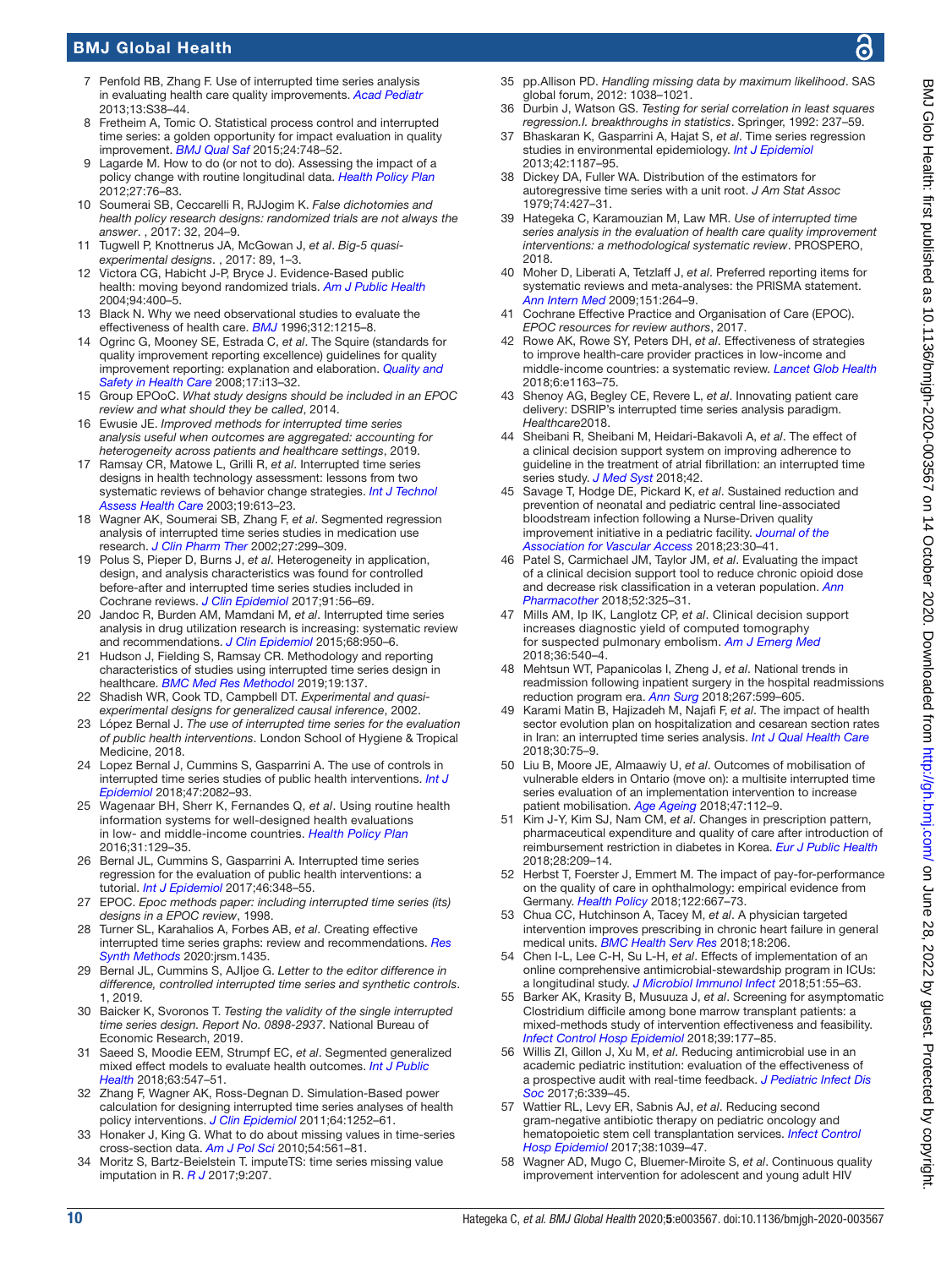# a

## BMJ Global Health

testing services in Kenya improves HIV knowledge. *[AIDS](http://dx.doi.org/10.1097/QAD.0000000000001531)* 2017;31 Suppl 3:S243–52.

- Theobald CN, Choma NN, Ehrenfeld JM, et al. Effect of a handover tool on efficiency of care and mortality for interhospital transfers. *[J](http://dx.doi.org/10.1002/jhm.2669)  [Hosp Med](http://dx.doi.org/10.1002/jhm.2669)* 2017;12:23–8.
- 60 Taylor JE, McDonald SJ, Earnest A, *et al*. A quality improvement initiative to reduce central line infection in neonates using checklists. *[Eur J Pediatr](http://dx.doi.org/10.1007/s00431-017-2888-x)* 2017;176:639–46.
- 61 Sun J, Lin Q, Zhao P, *et al*. Reducing waiting time and raising outpatient satisfaction in a Chinese public tertiary General hospitalan interrupted time series study. *[BMC Public Health](http://dx.doi.org/10.1186/s12889-017-4667-z)* 2017;17.
- 62 Sun BC, Lupulescu-Mann N, Charlesworth CJ, *et al*. Impact of Hospital "Best Practice" Mandates on Prescription Opioid Dispensing After an Emergency Department Visit. *[Acad Emerg Med](http://dx.doi.org/10.1111/acem.13230)* 2017;24:905–13.
- 63 Song I, Shin HN, Shin J-Y. Decrease in use of contraindicated drugs with automated alerts in children. *[Pediatr Int](http://dx.doi.org/10.1111/ped.13258)* 2017;59:720–6.
- 64 Skinner S, Davies-Tuck M, Wallace E, *et al*. Perinatal and maternal outcomes after training residents in forceps before vacuum instrumental birth. *[Obstet Gynecol](http://dx.doi.org/10.1097/AOG.0000000000002097)* 2017;130:151–8.
- 65 Scott JW, Nyinawankusi Jeanne D'Arc, Enumah S, *et al*. Improving prehospital trauma care in Rwanda through continuous quality improvement: an interrupted time series analysis. *[Injury](http://dx.doi.org/10.1016/j.injury.2017.03.050)* 2017;48:1376–81.
- 66 Pratt NL, Kalisch Ellett LM, Sluggett JK, *et al*. Use of proton pump inhibitors among older Australians: national quality improvement programmes have led to sustained practice change. *[Int J Qual](http://dx.doi.org/10.1093/intqhc/mzw138)  [Health Care](http://dx.doi.org/10.1093/intqhc/mzw138)* 2017;29:75–82.
- 67 Ouldali N, Bellêttre X, Milcent K, *et al*. Impact of implementing national guidelines on antibiotic prescriptions for acute respiratory tract infections in pediatric emergency departments: an interrupted time series analysis. *[Clin Infect Dis](http://dx.doi.org/10.1093/cid/cix590)* 2017;65:1469–76.
- 68 Muzigaba M, Kigozi G, Puoane T. Short-Term and sustained effects of a health system strengthening intervention to improve mortality trends for paediatric severe malnutrition in rural South African hospitals: an interrupted time series design. *[S Afr J CH](http://dx.doi.org/10.7196/SAJCH.2017.v11i1.1201)* 2017;11:38–45.
- 69 Miwa S, Visintainer P, Engelman R, *et al*. Effects of an ambulation orderly program among cardiac surgery patients. *[Am J Med](http://dx.doi.org/10.1016/j.amjmed.2017.04.044)* 2017;130:1306–12.
- 70 Lin C-W, Wang C-H, Huang W-I, *et al*. Impact of Safety-Related regulations on codeine use in children: a quasi-experimental study using Taiwan's National health insurance research database. *[Drug](http://dx.doi.org/10.1007/s40264-017-0524-3)  [Saf](http://dx.doi.org/10.1007/s40264-017-0524-3)* 2017;40:615–27.
- 71 Li L, Fortin E, Tremblay C, *et al*. Hospital-Acquired methicillinresistant Staphylococcus aureus bloodstream infections in Québec: impact of guidelines. *[Infect Control Hosp Epidemiol](http://dx.doi.org/10.1017/ice.2017.81)* 2017;38:840–7.
- 72 Lapointe-Shaw L, Mamdani M, Luo J, *et al*. Effectiveness of a financial incentive to physicians for timely follow-up after hospital discharge: a population-based time series analysis. *[CMAJ](http://dx.doi.org/10.1503/cmaj.170092)* 2017;189:E1224–9.
- 73 Horton DJ, Yarbrough PM, Wanner N, *et al*. Improving physician communication with patients as measured by HCAHPS using a standardized communication model. *[Am J Med Qual](http://dx.doi.org/10.1177/1062860616689592)* 2017;32:617–24.
- 74 Erickson KF, Winkelmayer WC, Chertow GM, *et al*. Hemodialysis hospitalizations and readmissions: the effects of payment reform. *[Am J Kidney Dis](http://dx.doi.org/10.1053/j.ajkd.2016.08.033)* 2017;69:237–46.
- 75 Sarin E, Kole SK, Patel R, Enisha S, Rachana P, *et al*. Evaluation of a quality improvement intervention for obstetric and neonatal care in selected public health facilities across six states of India. *[BMC](http://dx.doi.org/10.1186/s12884-017-1318-4)  [Pregnancy Childbirth](http://dx.doi.org/10.1186/s12884-017-1318-4)* 2017;17:134.
- 76 Ehrenfeld JM, Wanderer JP, Terekhov M, *et al*. A perioperative systems design to improve intraoperative glucose monitoring is associated with a reduction in surgical site infections in a diabetic patient population. *[Anesthesiology](http://dx.doi.org/10.1097/ALN.0000000000001516)* 2017;126:431–40.
- 77 Charani E, Gharbi M, Moore LSP, *et al*. Effect of adding a mobile health intervention to a multimodal antimicrobial stewardship programme across three teaching hospitals: an interrupted time series study. *[J Antimicrob Chemother](http://dx.doi.org/10.1093/jac/dkx040)* 2017;72:1825–31.
- 78 Berrevoets MAH, Pot JHLW, Houterman AE, *et al*. An electronic trigger tool to optimise intravenous to oral antibiotic switch: a controlled, interrupted time series study. *[Antimicrob Resist Infect](http://dx.doi.org/10.1186/s13756-017-0239-3)  [Control](http://dx.doi.org/10.1186/s13756-017-0239-3)* 2017;6:81.
- 79 Bendzsak AM, Baxter NN, Darling GE, *et al*. Regionalization and outcomes of lung cancer surgery in Ontario, Canada. *[J Clin Oncol](http://dx.doi.org/10.1200/JCO.2016.69.8076)* 2017;35:2772–80.
- 80 Angelidou A, Bell K, Gupta M, *et al*. Implementation of a guideline to decrease use of Acid-Suppressing medications in the NICU. *[Pediatrics](http://dx.doi.org/10.1542/peds.2017-1715)* 2017;140:e20171715–10.
- 81 Vercheval C, Gillet M, Maes N, *et al*. Quality of documentation on antibiotic therapy in medical records: evaluation of combined interventions in a teaching hospital by repeated point prevalence survey. *[Eur J Clin Microbiol Infect Dis](http://dx.doi.org/10.1007/s10096-016-2690-0)* 2016;35:1495–500.
- 82 Utnes Høgli J, Hennie Garcia B, Skjold F, *et al*. An audit and feedback intervention study increased adherence to antibiotic prescribing guidelines at a Norwegian Hospital. *BMC Infectious Diseases* 2016;16:1–11.
- 83 Tzeng I-S, Liu S-H, Chen K-F, *et al*. Impact of performance grading on annual numbers of acute myocardial infarction-associated emergency department visits in Taiwan: results of segmented regression analysis. *[Medicine](http://dx.doi.org/10.1097/MD.0000000000004937)* 2016;95:e4937.
- 84 Thompson W, Hogel M, Li Y, *et al*. Effect of a proton pump inhibitor deprescribing guideline on drug usage and costs in long-term care. *[J Am Med Dir Assoc](http://dx.doi.org/10.1016/j.jamda.2016.04.020)* 2016;17
- Szatkowski L, Aveyard P. Provision of smoking cessation support in UK primary care: impact of the 2012 QOF revision. *[Br J Gen Pract](http://dx.doi.org/10.3399/bjgp15X688117)* 2016;66:e10–15.
- 86 Stewart TC, Clark A, Gilliland J, *et al*. Home safe home: evaluation of a childhood home safety program. *[J Trauma Acute Care Surg](http://dx.doi.org/10.1097/TA.0000000000001148)* 2016;81:533–40.
- 87 Prabhakaran S, Lee J, O'Neill K, *et al*. Regional learning collaboratives produce rapid and sustainable improvements in stroke thrombolysis times. *[Circ Cardiovasc Qual Outcomes](http://dx.doi.org/10.1161/CIRCOUTCOMES.116.003222)* 2016;9:585–92.
- 88 Sayah A, Lai-Becker M, Kingsley-Rocker L, *et al*. Emergency department expansion versus patient flow improvement: impact on patient experience of care. *[J Emerg Med](http://dx.doi.org/10.1016/j.jemermed.2015.06.068)* 2016;50:339–48.
- 89 Rutman L, Atkins RC, Migita R, *et al*. Modification of an established pediatric asthma pathway improves evidence-based, efficient care. *[Pediatrics](http://dx.doi.org/10.1542/peds.2016-1248)* 2016;138:peds.2016-1248.
- 90 Rhodes D, Cheng AC, McLellan S, *et al*. Reducing Staphylococcus aureus bloodstream infections associated with peripheral intravenous cannulae: successful implementation of a care bundle at a large Australian health service. *[J Hosp Infect](http://dx.doi.org/10.1016/j.jhin.2016.05.020)* 2016;94:86–91.
- 91 Nguyen-Ha P-T, Howrie D, Crowley K, *et al*. A quality assessment of a collaborative model of a pediatric antimicrobial stewardship program. *[Pediatrics](http://dx.doi.org/10.1542/peds.2015-0316)* 2016;137:e1–8.
- 92 Parikh K, Hall M, Blaschke AJ, *et al*. Aggregate and hospital-level impact of national guidelines on diagnostic resource utilization for children with pneumonia at children's hospitals. *[J Hosp Med](http://dx.doi.org/10.1002/jhm.2534)* 2016;11:317–23.
- 93 Lee KR, Bagga B, Arnold SR. Reduction of broad-spectrum antimicrobial use in a tertiary children's Hospital post antimicrobial stewardship program guideline implementation. *[Pediatr Crit Care](http://dx.doi.org/10.1097/PCC.0000000000000615)  [Med](http://dx.doi.org/10.1097/PCC.0000000000000615)* 2016;17:187–93.
- 94 Kim J-S, Chung YK, Lee SS, *et al*. Effect of daily chlorhexidine bathing on the acquisition of methicillin-resistant Staphylococcus aureus in a medical intensive care unit with methicillin-resistant S aureus endemicity. *[Am J Infect Control](http://dx.doi.org/10.1016/j.ajic.2016.04.252)* 2016;44:1520–5.
- 95 Singh K, Brodish P, Speizer I, *et al*. Can a quality improvement project impact maternal and child health outcomes at scale in northern Ghana? *[Health Res Policy Syst](http://dx.doi.org/10.1186/s12961-016-0115-2)* 2016;14:45.
- 96 Huh K, Chung DR, Park HJ, *et al*. Impact of monitoring surgical prophylactic antibiotics and a computerized decision support system on antimicrobial use and antimicrobial resistance. *[Am J](http://dx.doi.org/10.1016/j.ajic.2016.01.025)  [Infect Control](http://dx.doi.org/10.1016/j.ajic.2016.01.025)* 2016;44:e145–52.
- 97 Harris AHS, Bowe T, Hagedorn H, *et al*. Multifaceted academic detailing program to increase pharmacotherapy for alcohol use disorder: interrupted time series evaluation of effectiveness. *[Addict](http://dx.doi.org/10.1186/s13722-016-0063-8)  [Sci Clin Pract](http://dx.doi.org/10.1186/s13722-016-0063-8)* 2016;11:15.
- 98 Boel J, Andreasen V, Jarløv JO, *et al*. Impact of antibiotic restriction on resistance levels of Escherichia coli: a controlled interrupted time series study of a hospital-wide antibiotic stewardship programme. *[J Antimicrob Chemother](http://dx.doi.org/10.1093/jac/dkw055)* 2016;71:2047–51.
- 99 Williams DJ, Edwards KM, Self WH, *et al*. Antibiotic choice for children hospitalized with pneumonia and adherence to national guidelines. *[Pediatrics](http://dx.doi.org/10.1542/peds.2014-3047)* 2015;136:44–52.
- 100 Milder EA, Rizzi MD, Morales KH, *et al*. Impact of a new practice guideline on antibiotic use with pediatric tonsillectomy. *[JAMA](http://dx.doi.org/10.1001/jamaoto.2015.95)  [Otolaryngol Head Neck Surg](http://dx.doi.org/10.1001/jamaoto.2015.95)* 2015;141:410–6.
- 101 Lion KC, Ebel BE, Rafton S, *et al*. Evaluation of a quality improvement intervention to increase use of telephonic interpretation. *[Pediatrics](http://dx.doi.org/10.1542/peds.2014-2024)* 2015;135:e709–16.
- 102 Laverty AA, Elkin SL, Watt HC, *et al*. Impact of a COPD discharge care bundle on readmissions following admission with acute exacerbation: interrupted time series analysis. *[PLoS One](http://dx.doi.org/10.1371/journal.pone.0116187)* 2015;10:e0116187.
- 103 Ir P, Korachais C, Chheng K, *et al*. Boosting facility deliveries with results-based financing: a mixed-methods evaluation of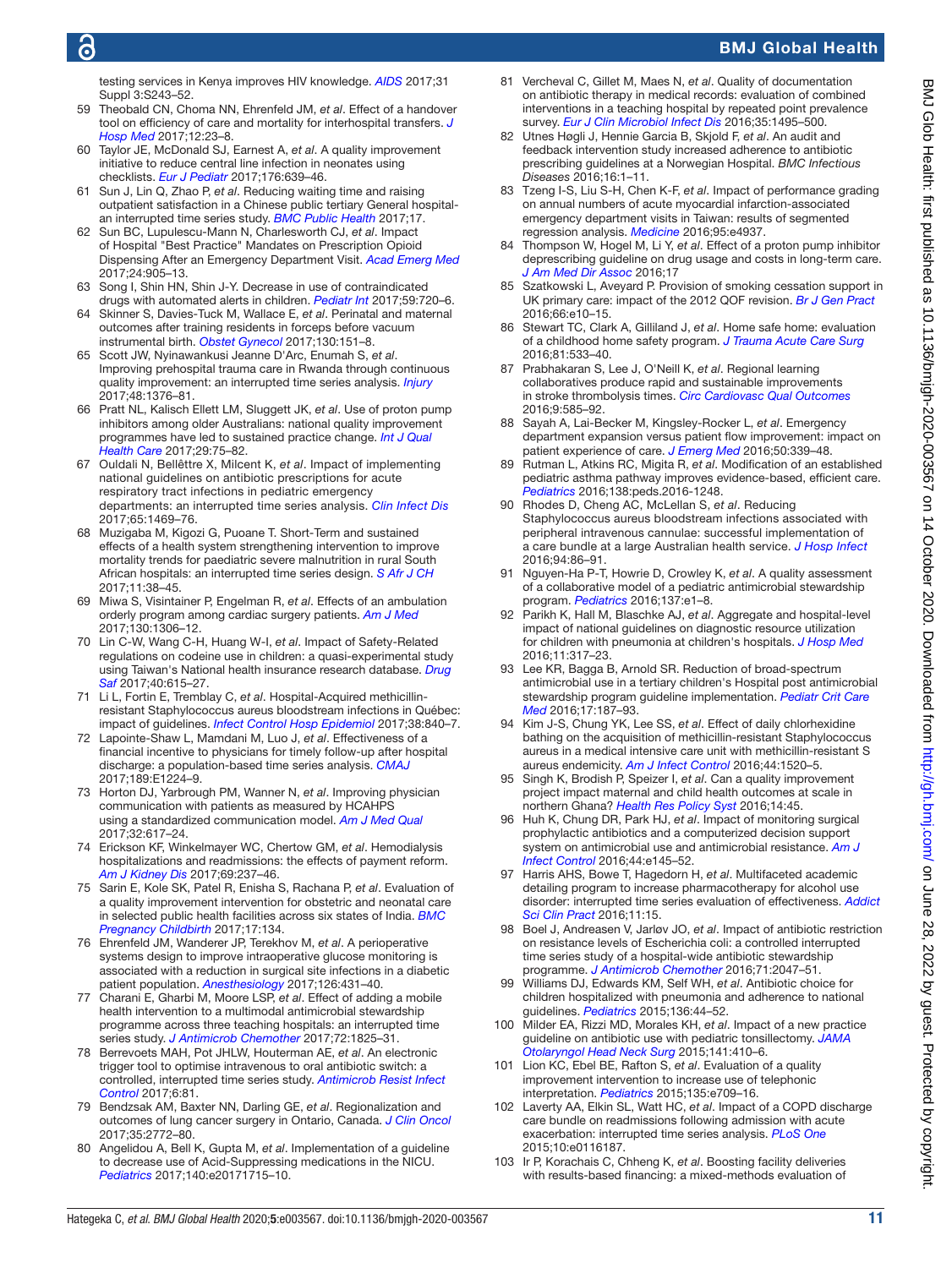# BMJ Global Health

the government midwifery incentive scheme in Cambodia. *[BMC](http://dx.doi.org/10.1186/s12884-015-0589-x)  [Pregnancy Childbirth](http://dx.doi.org/10.1186/s12884-015-0589-x)* 2015;15:170.

- 104 Gonzalo JD, Kuperman EF, Chuang CH, *et al*. Impact of an overnight internal medicine academic hospitalist program on patient outcomes. *[J Gen Intern Med](http://dx.doi.org/10.1007/s11606-015-3389-0)* 2015;30:1795–802.
- 105 Gallagher N, Cardwell C, Hughes C, *et al*. Increase in the pharmacological management of type 2 diabetes with payfor-performance in primary care in the UK. *[Diabet Med](http://dx.doi.org/10.1111/dme.12575)* 2015;32:62–8.
- 106 Dunne RM, Ip IK, Abbett S, *et al*. Effect of evidence-based clinical decision support on the use and yield of CT pulmonary angiographic imaging in hospitalized patients. *[Radiology](http://dx.doi.org/10.1148/radiol.15141208)* 2015;276:167–74.
- 107 Dik J-WH, Hendrix R, Lo-Ten-Foe JR, *et al*. Automatic day-2 intervention by a multidisciplinary antimicrobial stewardship-team leads to multiple positive effects. *[Front Microbiol](http://dx.doi.org/10.3389/fmicb.2015.00546)* 2015;6:546.
- 108 Cha WC, Song KJ, Cho JS, *et al*. The long-term effect of an independent capacity protocol on emergency department length of stay: a before and after study. *[Yonsei Med J](http://dx.doi.org/10.3349/ymj.2015.56.5.1428)* 2015;56:1428–36.
- 109 Borde JP, Litterst S, Ruhnke M, *et al*. Implementing an intensified antibiotic stewardship programme targeting cephalosporin and fluoroquinolone use in a 200-bed community hospital in Germany. *[Infection](http://dx.doi.org/10.1007/s15010-014-0693-2)* 2015;43:45–50.
- 110 Balicer RD, Hoshen M, Cohen-Stavi C, *et al*. Sustained reduction in health disparities achieved through targeted quality improvement: one-year follow-up on a three-year intervention. *[Health Serv Res](http://dx.doi.org/10.1111/1475-6773.12300)* 2015;50:1891–909.
- 111 Yang P, Cao Y, Liu D, *et al*. The effect of electronic medical record application on the length of stay in a Chinese General Hospital: a department- and disease-focused interrupted time-series study. *[J](http://dx.doi.org/10.1007/s10916-014-0053-x)  [Med Syst](http://dx.doi.org/10.1007/s10916-014-0053-x)* 2014;38.
- 112 Wang H-Y, Chiu C-H, Huang C-T, *et al*. Blood culture-guided deescalation of empirical antimicrobial regimen for critical patients in an online antimicrobial stewardship programme. *[Int J Antimicrob](http://dx.doi.org/10.1016/j.ijantimicag.2014.07.025)  [Agents](http://dx.doi.org/10.1016/j.ijantimicag.2014.07.025)* 2014;44:520–7.
- 113 Self WH, Mickanin J, Grijalva CG, *et al*. Reducing blood culture contamination in community hospital emergency departments: a multicenter evaluation of a quality improvement intervention. *[Acad](http://dx.doi.org/10.1111/acem.12337)  [Emerg Med](http://dx.doi.org/10.1111/acem.12337)* 2014;21:274–82.
- 114 Sales AE, Schalm C, Baylon MAB, *et al*. Data for improvement and clinical excellence: report of an interrupted time series trial of feedback in long-term care. *[Implement Sci](http://dx.doi.org/10.1186/s13012-014-0161-5)* 2014;9:161.
- 115 Ranzani OT, Simpson ES, Augusto TB, *et al*. Evaluation of a minimal sedation protocol using ICU sedative consumption as a monitoring tool: a quality improvement multicenter project. *[Crit](http://dx.doi.org/10.1186/s13054-014-0580-3)  [Care](http://dx.doi.org/10.1186/s13054-014-0580-3)* 2014;18:580.
- 116 Parikh K, Hall M, Teach SJ. Bronchiolitis management before and after the Aap guidelines. *[Pediatrics](http://dx.doi.org/10.1542/peds.2013-2005)* 2014;133:e1–7.
- 117 Devkaran S, O'Farrell PN. The impact of hospital accreditation on clinical documentation compliance: a life cycle explanation using interrupted time series analysis. *[BMJ Open](http://dx.doi.org/10.1136/bmjopen-2014-005240)* 2014;4:e005240.
- 118 Derde LPG, Cooper BS, Goossens H, *et al*. Interventions to reduce colonisation and transmission of antimicrobial-resistant bacteria in intensive care units: an interrupted time series study and cluster randomised trial. *[Lancet Infect Dis](http://dx.doi.org/10.1016/S1473-3099(13)70295-0)* 2014;14:31–9.
- 119 Battersby C, Santhakumaran S, Upton M, *et al*. The impact of a regional care bundle on maternal breast milk use in preterm infants: outcomes of the East of England quality improvement programme. *[Arch Dis Child Fetal Neonatal Ed](http://dx.doi.org/10.1136/archdischild-2013-305475)* 2014;99:F395–401.
- 120 Andersson Hagiwara M, Suserud B-O, Andersson-Gäre B, *et al*. The effect of a computerised decision support system (CDSS) on compliance with the prehospital assessment process: results of an interrupted time-series study. *[BMC Med Inform Decis Mak](http://dx.doi.org/10.1186/1472-6947-14-70)* 2014;14:70.
- 121 Amin AN, Hofmann H, Owen MM, *et al*. *Reduce readmissions with Service-Based care management. professional case management*. Baltimore, Maryland: Lippincott Williams & Wilkins, 2014: 255–64.
- 122 Aldeyab MA, Scott MG, Kearney MP, *et al*. Impact of an enhanced antibiotic stewardship on reducing methicillin-resistant Staphylococcus aureus in primary and secondary healthcare settings. *[Epidemiol Infect](http://dx.doi.org/10.1017/S0950268813001374)* 2014;142:494–500.
- 123 Akenroye AT, Baskin MN, Samnaliev M, *et al*. Impact of a bronchiolitis guideline on ED resource use and cost: a segmented time-series analysis. *[Pediatrics](http://dx.doi.org/10.1542/peds.2013-1991)* 2014;133:e227–34.
- 124 Sarma JB, Marshall B, Cleeve V, *et al*. Impact of universal screening on MRSA bacteremias in a single acute NHS organisation (2006- 12): interrupted time-series analysis. *[Antimicrob Resist Infect](http://dx.doi.org/10.1186/2047-2994-2-2)  [Control](http://dx.doi.org/10.1186/2047-2994-2-2)* 2013;2:2.
- 125 Roughead EE, Kalisch Ellett LM, Ramsay EN, *et al*. Bridging evidence-practice gaps: improving use of medicines in elderly Australian veterans. *[BMC Health Serv Res](http://dx.doi.org/10.1186/1472-6963-13-514)* 2013;13:514.
- 126 Patel PR, Yi SH, Booth S, *et al*. Bloodstream infection rates in outpatient hemodialysis facilities participating in a collaborative prevention effort: a quality improvement report. *[Am J Kidney Dis](http://dx.doi.org/10.1053/j.ajkd.2013.03.011)* 2013;62:322–30.
- 127 McAlister FA, Bakal JA, Kaul P, *et al*. Changes in heart failure outcomes after a province-wide change in health service provision a natural experiment in Alberta, Canada. *[Circ Heart Fail](http://dx.doi.org/10.1161/CIRCHEARTFAILURE.112.971119)* 2013;6:76- 82.
- 128 Elsaid K, Truong T, Monckeberg M, *et al*. Impact of electronic chemotherapy order forms on prescribing errors at an urban medical center: results from an interrupted time-series analysis. *[Int](http://dx.doi.org/10.1093/intqhc/mzt067)  [J Qual Health Care](http://dx.doi.org/10.1093/intqhc/mzt067)* 2013;25:656–63.
- 129 Desai SP, Lu B, Szent-Gyorgyi LE, *et al*. Increasing pneumococcal vaccination for immunosuppressed patients: a cluster quality improvement trial. *[Arthritis Rheum](http://dx.doi.org/10.1002/art.37716)* 2013;65:39–47.
- 130 Cairns KA, Jenney AWJ, Abbott IJ, *et al*. Prescribing trends before and after implementation of an antimicrobial stewardship program. *[Med J Aust](http://dx.doi.org/10.5694/mja12.11683)* 2013;198:262–6.
- 131 Butcher BW, Vittinghoff E, Maselli J, *et al*. Impact of proactive rounding by a rapid response team on patient outcomes at an academic medical center. *[J Hosp Med](http://dx.doi.org/10.1002/jhm.1977)* 2013;8:7–12.
- 132 Andersen SE, Knudsen JD, Bispebjerg Intervention Group. A managed multidisciplinary programme on multi-resistant Klebsiella pneumoniae in a Danish university hospital. *[BMJ Qual Saf](http://dx.doi.org/10.1136/bmjqs-2012-001791)* 2013;22:907–15.
- 133 Aiken AM, Wanyoro AK, Mwangi J, *et al*. Changing use of surgical antibiotic prophylaxis in Thika Hospital, Kenya: a quality improvement intervention with an interrupted time series design. *[PLoS One](http://dx.doi.org/10.1371/journal.pone.0078942)* 2013;8:e78942.
- 134 Yeo C-L, Chan DS-G, Earnest A, *et al*. Prospective audit and feedback on antibiotic prescription in an adult hematologyoncology unit in Singapore. *[Eur J Clin Microbiol Infect Dis](http://dx.doi.org/10.1007/s10096-011-1351-6)* 2012;31:583–90.
- 135 Webster PD, Sibanyoni M, Malekutu D, *et al*. Using quality improvement to accelerate highly active antiretroviral treatment coverage in South Africa. *[BMJ Qual Saf](http://dx.doi.org/10.1136/bmjqs-2011-000381)* 2012;21:315–24.
- 136 Slekovec C, Leroy J, Vernaz-Hegi N, *et al*. Impact of a region wide antimicrobial stewardship guideline on urinary tract infection prescription patterns. *[Int J Clin Pharm](http://dx.doi.org/10.1007/s11096-012-9606-6)* 2012;34:325–9.
- 137 Morgan DJ, Pineles L, Shardell M, *et al*. Automated hand hygiene count devices may better measure compliance than human observation. *[Am J Infect Control](http://dx.doi.org/10.1016/j.ajic.2012.01.026)* 2012;40:955–9.
- 138 Magedanz L, Silliprandi EM, dos Santos RP, *et al*. Impact of the pharmacist on a multidisciplinary team in an antimicrobial stewardship program: a quasi-experimental study. *[Int J Clin Pharm](http://dx.doi.org/10.1007/s11096-012-9621-7)* 2012;34:290–4.
- 139 Kinsman L, Buykx P, Cant R, et al. The FIRST<sup>2</sup> ACT simulation program improves nursing practice in a rural Australian hospital. *[Australian Journal of Rural Health](http://dx.doi.org/10.1111/j.1440-1584.2012.01296.x)* 2012;20:270–4.
- 140 Elligsen M, Walker SAN, Pinto R, *et al*. Audit and feedback to reduce broad-spectrum antibiotic use among intensive care unit patients: a controlled interrupted time series analysis. *[Infect Control](http://dx.doi.org/10.1086/664757) [Hosp Epidemiol](http://dx.doi.org/10.1086/664757)* 2012;33:354–61.
- 141 Alshamsan R, Lee JT, Majeed A, *et al*. Effect of a UK pay-forperformance program on ethnic disparities in diabetes outcomes: interrupted time series analysis. *[Ann Fam Med](http://dx.doi.org/10.1370/afm.1335)* 2012;10:228–34.
- 142 Serumaga B, Ross-Degnan D, Avery AJ, *et al*. Effect of pay for performance on the management and outcomes of hypertension in the United Kingdom: interrupted time series study. *[BMJ](http://dx.doi.org/10.1136/bmj.d108)* 2011;342:d108.
- 143 Haynes K, Linkin DR, Fishman NO, *et al*. Effectiveness of an information technology intervention to improve prophylactic antibacterial use in the postoperative period. *[J Am Med Inform](http://dx.doi.org/10.1136/jamia.2009.002998)  [Assoc](http://dx.doi.org/10.1136/jamia.2009.002998)* 2011;18:164–8.
- 144 Gadzhanova S, Roughead EE, Loukas K, *et al*. Improvement in metformin and insulin utilisation in the Australian veteran population associated with quality use of medicines intervention programs. *[Pharmacoepidemiol Drug Saf](http://dx.doi.org/10.1002/pds.2094)* 2011;20:359–65.
- 145 Borer A, Eskira S, Nativ R, *et al*. A multifaceted intervention strategy for eradication of a hospital-wide outbreak caused by carbapenemresistant Klebsiella pneumoniae in southern Israel. *[Infect Control](http://dx.doi.org/10.1086/662620)  [Hosp Epidemiol](http://dx.doi.org/10.1086/662620)* 2011;32:1158–65.
- 146 Helder OK, Brug J, Looman CWN, *et al*. The impact of an education program on hand hygiene compliance and nosocomial infection incidence in an urban neonatal intensive care unit: an intervention study with before and after comparison. *[Int J Nurs](http://dx.doi.org/10.1016/j.ijnurstu.2010.03.005)  [Stud](http://dx.doi.org/10.1016/j.ijnurstu.2010.03.005)* 2010;47:1245–52.
- 147 van Doormaal JE, van den Bemt PMLA, Zaal RJ, *et al*. The influence that electronic prescribing has on medication errors and preventable adverse drug events: an interrupted time-series study. *[J Am Med Inform Assoc](http://dx.doi.org/10.1197/jamia.M3099)* 2009;16:816–25.